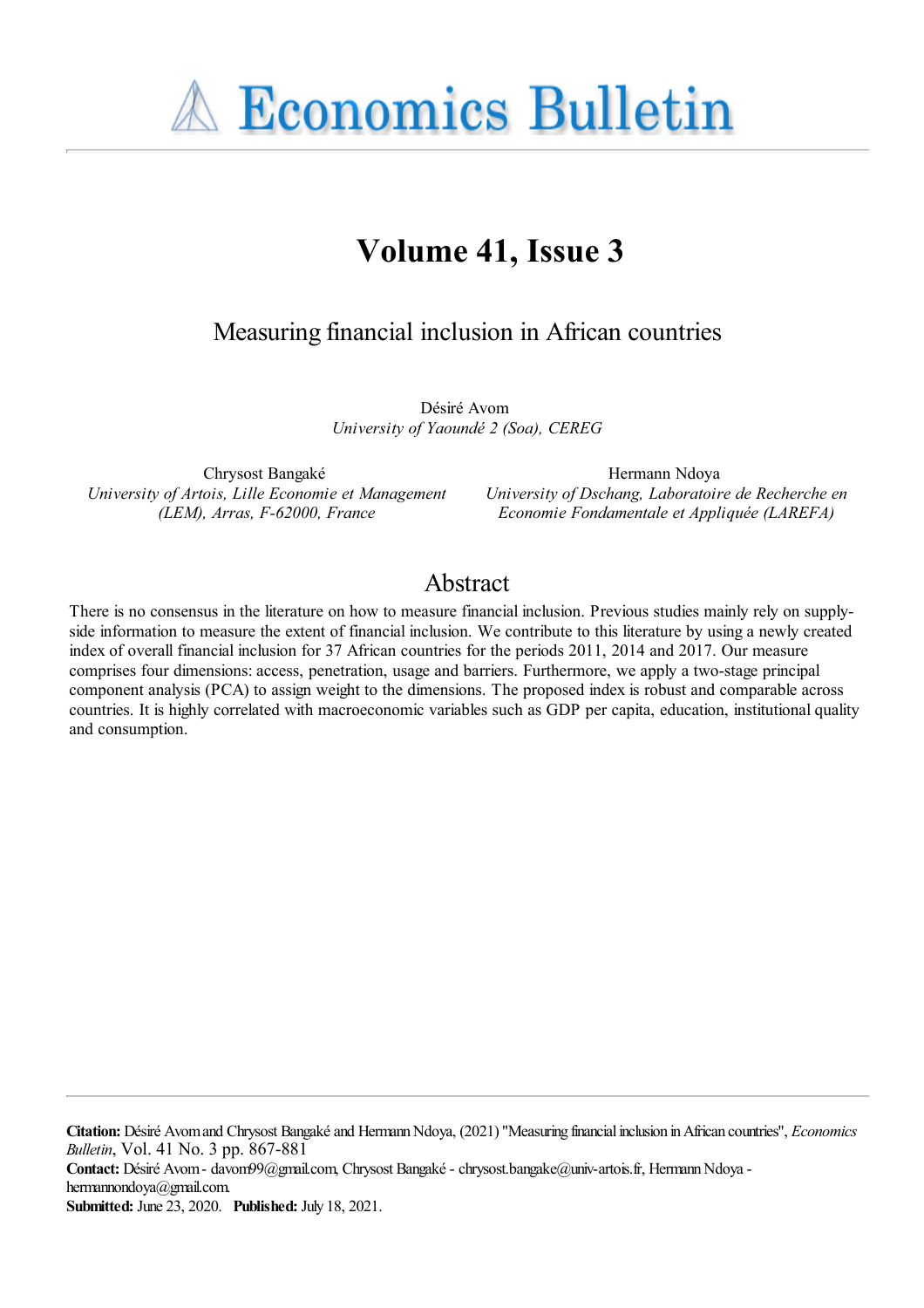#### **1. Introduction**

Financial inclusion, defined as the proportion of individuals and firms that use financial services, has become a subject of considerable interest among policy makers, researchers, and other stakeholders. The heightened interest reflects a better understanding of the importance of financial inclusion for economic and social development. This indicates a growing recognition that access to financial services has a critical role in reducing extreme poverty, boosting shared prosperity, and supporting inclusive and sustainable development. In this regard, in Seoul in 2010, the issue of financial inclusion was addressed in the context of the Sustainable Development Agenda of the United Nations Development Programme. There are 17 newly proposed sustainable development goals (SDGs) and their achievement relies on public as well as private financing from industrial countries. Financial inclusion has been recognized as a catalyst for 7 of the 17 SDGs, including poverty reduction; and employment of women.

While this topic is highly interesting and has clear implications for developing countries, existing academic studies on the measure of financial inclusion have failed to reach a consensus. Previous studies have mainly relied on supply-side information to measure the extent of financial inclusion. For example, Honohan (2008) measured financial inclusion as the proportion of the adult population in an economy with a bank account in a formal financial institution. However, such a definition ignores other important aspects of financial inclusion, such as access, affordability, quality and usage of the financial system (Demirguc-Kunt and Klapper, 2012; Camara and Tuesta, 2014). To overcome these problems, many recent studies have attempted to provide a more comprehensible definition of financial inclusion and to construct more relevant indicators (Sarma, 2008; Chakravarty et al, 2010; Gupta et al, 2012; Sarma, 2015; Goel and Sharma, 2017). Unfortunately, these studies suffer from many shortcomings. As Camara and Tuesta (2014) mentioned "existing attempts to build financial inclusion indices rely only on supply country level data and come up with inaccurate reading of financial inclusion due to the existence of measurement errors in the usage indicators. Supply-side indicators can overestimate the inclusiveness of finance system" (p.3). Furthermore, these studies assign exogenous weights to financial inclusion indicators.

To solve these problems, Camara and Tuesta (2014) proposed a multidimensional financial inclusion index covering eighty-two countries for 2011. The weights assigned to the three dimensions (usage, barriers and access) are determined endogenously by using a two-stage principal component analysis  $(PCA)^1$ . More recently, Nguyen (2020) used this approach to construct a composite index for forty-one developing countries. Our study is part of this tradition insofar as it draws on the work by Camara and Tuesta (2014), but it differs in several ways. The first novelty of this paper is that we focus solely on African countries because households in these countries are often unable to resort to financial markets to smooth out their revenue. Moreover, in sub-Saharan Africa, 80% of the adult population has no access to basic financial services, and only 34% have an account in a formal financial institution (CGAP, 2011; Demirguc-Kunt et al, 2015). The issue of financial inclusion is much more acute in Africa than elsewhere. To the best of our knowledge, there are no empirical studies that tackle the measurement of financial inclusion in Africa. This study tries to fill this gap. As a second novelty, we introduce mobile money in the analysis when building our multidimensional index. With the exception of the work by Nguyen (2020), previous have ignored this aspect. It is now widely accepted that advances in technology, especially mobile phones have revolutionized

 $1$  Amidžić et al (2014) constructed a financial inclusion indicator based on common factor analysis. Unfortunately, one drawback of this approach is that it requires assumptions on the raw data, such as selection of the underlying number of common factors (Steiger, 1979). Furthermore, common factor analysis reduces a set of variables to a smaller number of factors and, therefore, does not fully utilize data for all variables for each country.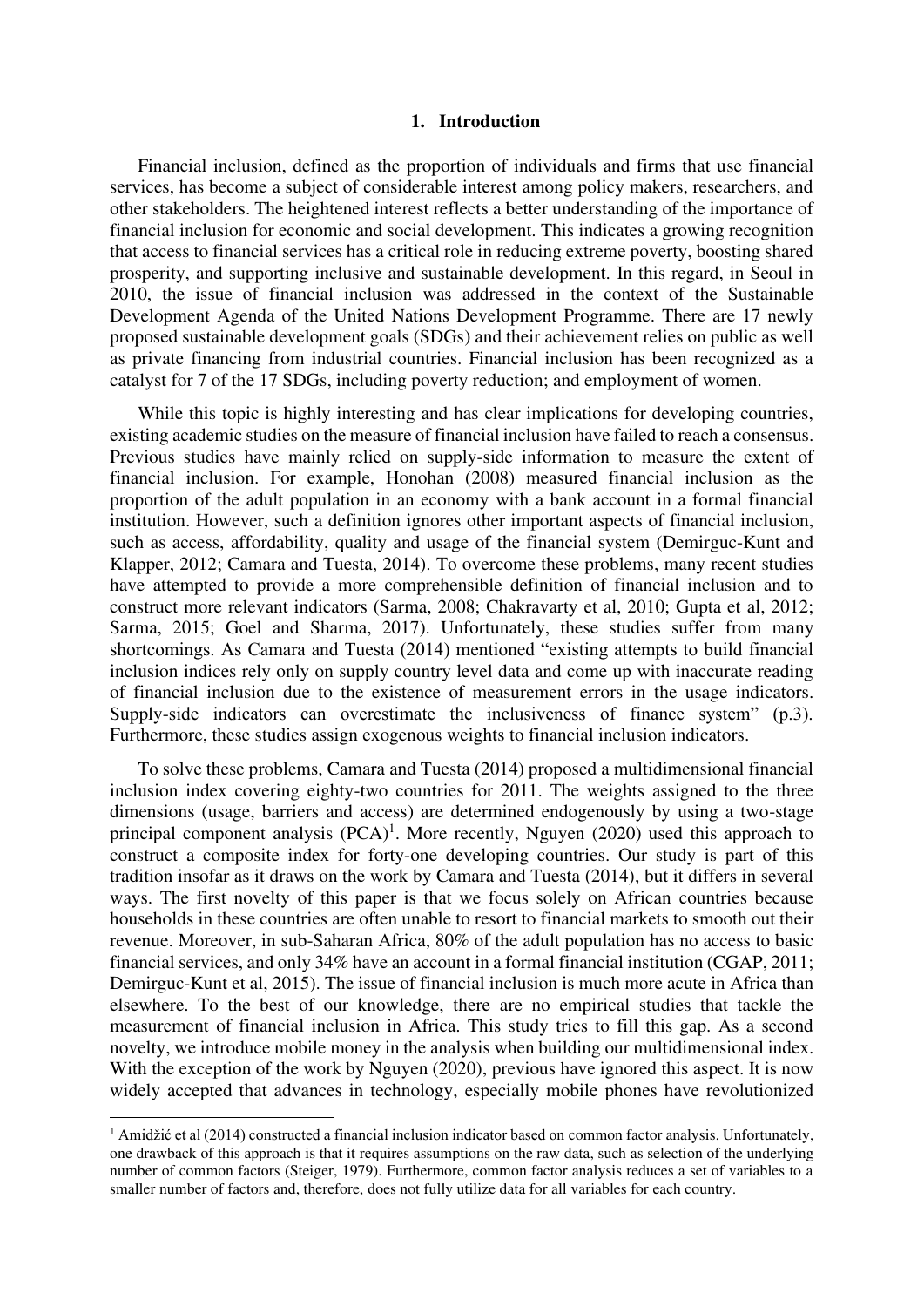financial services provision and introduced new models of serving the poor in African countries. In Kenya, for example, the M-Pesa service has enabled the rapid development of mobile money, with a coverage rate of almost 78% of the population (Economist Intelligence Unit, 2016). This is also the case in Uganda and Tanzania where mobile money has enabled rural people to save their farm income and carry out their transactions safely without being limited by distance or cost. As a third novelty, unlike the works by Nguyen (2020); and Camara and Tuesta (2014), which used three dimensions to measure the extent of financial inclusion, our index has four dimensions: access, penetration, usage and barriers. In this regard, we integrate the variables on demand and supply side information and consider three years; 2011, 2014 and 2017. This allows us to analyze the evolution of the index and the contribution of some key variables in different countries. As a fourth novelty, and for robustness checks, we perform multivariate regressions of our index on macro variables and briefly discuss the result.

The rest of the paper is organized as follows: Section 2 presents the framework. Section 3 outlines our methodology and data. Section 4 presents the results, while Section 5 highlights the main conclusions and policy implications for African countries.

#### **2. Framework**

#### **2.1 Definition of financial inclusion**

How to measure financial inclusion is a question that is attracting increasing attention. However, empirical studies on the measure of financial inclusion have failed to reach a consensus<sup>2</sup>. The lack of a harmonized measure that collects multidimensional information to define financial inclusion makes this task difficult. The recent financial inclusion index proposed by Camara and Tuesta (2014) addresses this problem by constructing a comprehensive measure that combines demand and supply-side information. According to these authors, financial inclusion can be defined as the phenomenon of maximizing usage and access to financial services while minimizing involuntary exclusion<sup>3</sup>.

Thus, the Alliance for Financial Inclusion (2013), taking into account access (availability and physical proximity of financial services), usage (frequent and regular usage of financial services) and quality, defines financial inclusion as access to and usage of formal financial services at affordable cost by all segments of the population to satisfy their needs.

#### **2.2 Dimensions and variables of financial inclusion**

This subsection outlines the methods used to construct a multidimensional index of financial inclusion. This multidimensional approach is motivated by the notion that the inclusiveness of a financial system should be evaluated along several pertinent dimensions. Our financial inclusion index is in line with Camara and Tuesta's approach, but it deviates from their index in at least two ways. First, while the degree of financial inclusion is determined by three dimensions (usage, barriers and access) in their work, we propose a more relevant index that incorporates a sufficient number of variables. Specifically, we postulate that the degree of financial inclusion is determined by four dimensions: penetration, availability, usage and

<sup>&</sup>lt;sup>2</sup> For example, Honohan (2008) measured financial inclusion as the proportion of the adult population in an economy with a bank account in a formal financial institution. Sarma (2008) defined financial inclusion as a process that ensures the ease of access, availability and usage of the formal financial system for all members of an economy.

<sup>&</sup>lt;sup>3</sup> Involuntary financial exclusion is measured by a set of barriers perceived by those individuals who do not participate in the formal financial system.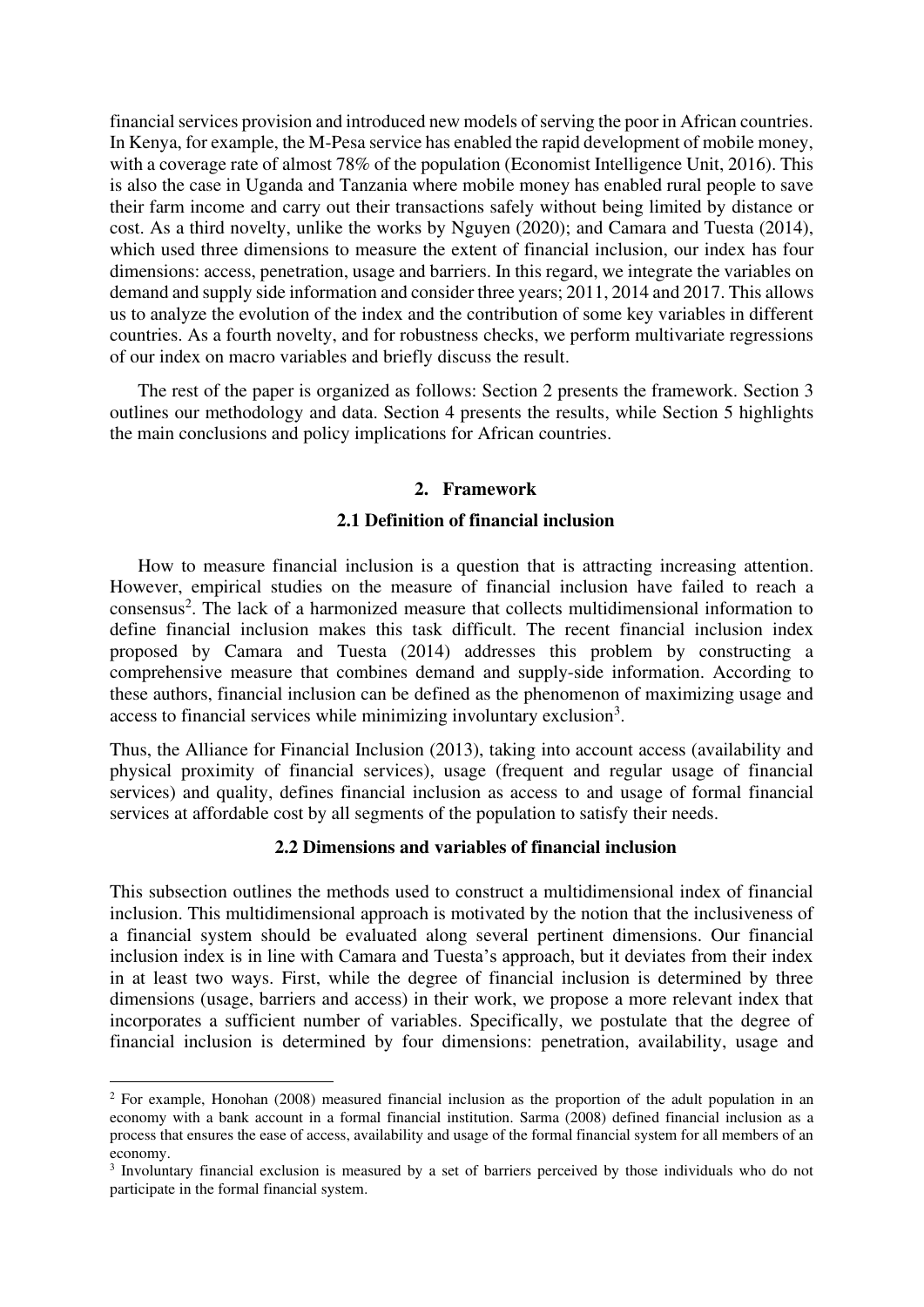barriers. Second, our index takes into account mobile financial services. The global structure of our index can be seen as in Figure 1.



**Figure 1: Global structure of the financial inclusion index** 

**Source:** The authors

#### **Dimension 1 (D1): Bank penetration**

In this study, we measure bank penetration using two variables: demographic penetration measured by automated teller machines (ATMs) per 100000 people and commercial banks per 100000 people, and geographic penetration, measured by the number of commercial banks and ATMs per 1000 km². ATMs are computerized telecommunications devices that provide clients of a financial institution with access to financial transactions in a public place. ATMs are widely used and are practical in the sense that they are easily accessible and operate even beyond brickand-mortar banks hours. Commercial bank branches are retail locations of resident commercial banks and other resident banks that function as commercial banks. We obtain data from the Financial Access Survey, which is compiled and published by the International Monetary Fund (IMF).

#### **Dimension 2 (D2): Availability of financial products and services**

This dimension captures formal financial services. The main idea is that banks and other financial institutions in the market should make available to individuals and businesses a wide range of formal financial services so that they can choose the financial product or service that suits them and their financial means. The variables used are: the proportion of adults with an account in a formal institution, the possession of a bank card (debit and/or credit), and the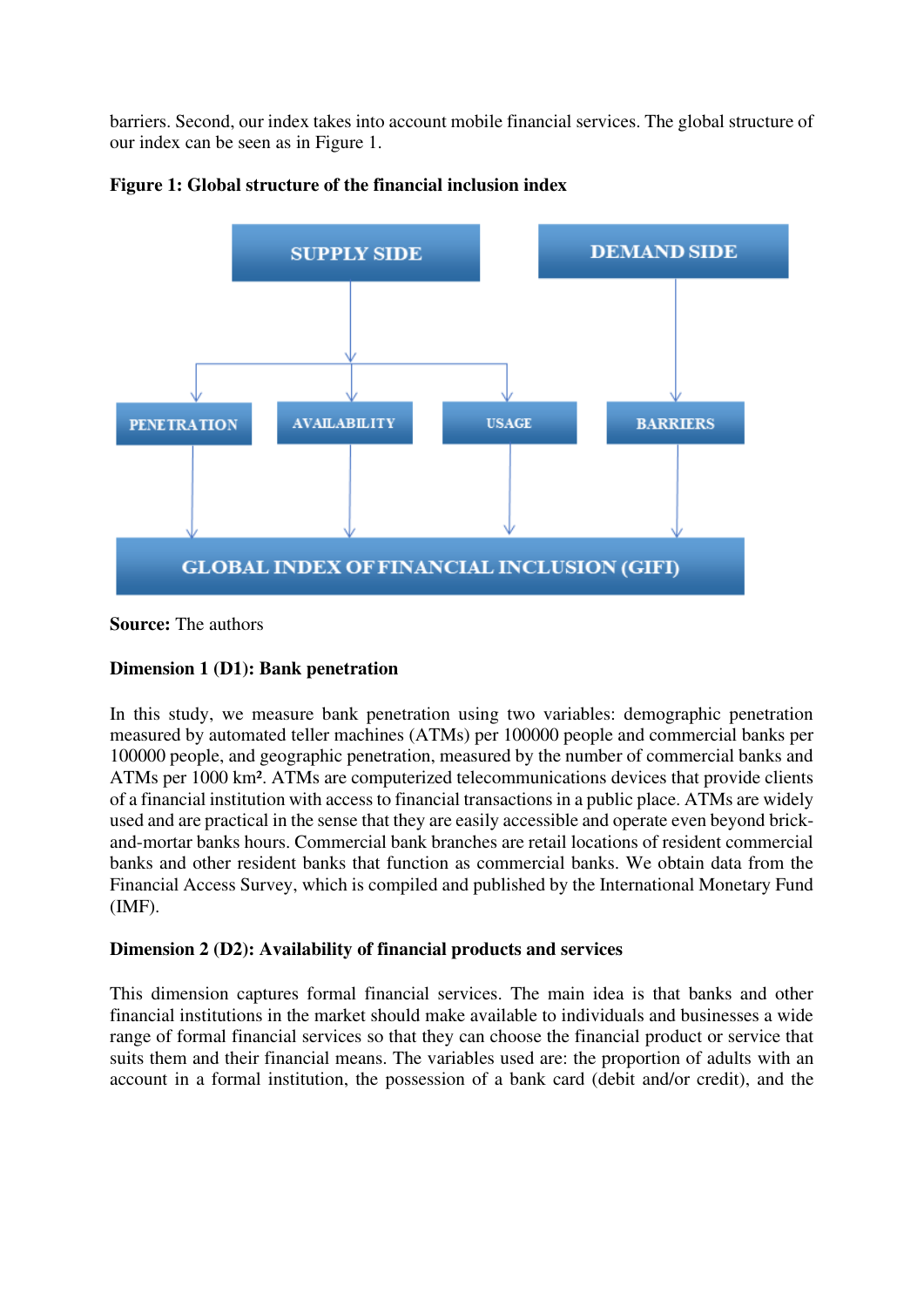proportion of adults with a mobile account. We obtain data from the World Bank's Global Findex database<sup>4</sup>.

#### **Dimension 3 (D3): Usage of financial products and services**

We also consider usage important in measuring the level of financial inclusion in an economy because it takes into consideration the actual activities that take place within accounts. It is argued that simply being in possession of a bank account is not enough for an inclusive system because it is also imperative that banking services be adequately utilized. We consider several forms of utilization in this case: savings in a formal institution, withdrawals from a formal financial institution, loans from a formal financial institution, use of digital payments (making or receiving payments), and life and nonlife insurance policies. The data used come from the Global Findex Database and the Global Financial Development Database (GFDD) for insurance.

#### **Dimension 4 (D4): Barriers to access and usage of financial products and services:**

Many individuals are excluded from the conventional financial system. According to Global Findex 2017, nearly 1.7 billion people remain unbanked worldwide. The reasons often put forward are: the cost of services, distance, lack of trust, lack of necessary documentation, lack of financial means, and cultural and religious reasons. All these constitute barriers to the access to and use of financial products (Demirguc-Kunt and Klapper, 2012). This is the case in African countries. Therefore, we look at barriers to access and usage of financial products as a fourth dimension because they matter. These barriers can lead to voluntary exclusion of individuals (self-exclusion) or involuntary exclusion linked to market imperfections. In this work, we consider involuntary exclusion: cost, distance, documentation, trust and lack of funding. This information is collected from the Global Findex database.

#### **3. Methodological approach and data**

We closely follow the approach developed by Nagar and Basu (2002) and Camara and Tuesta (2014) who used PCA to weight socioeconomic indicators through the latent variable. This methodology has recently been used by Nguyen (2020). The main advantage of this method is that it considers all the information contained in each variable used in the construction of the index. The index is separately derived for each of the three years.

The first step uses PCA to estimate each of the four dimensions (penetration, availability, usage and barriers) as linear functions of the explanatory variables which are indicators included in each dimension, as described in Section 2. The weights are assigned to each indicator included in the construction of the dimension indices according to their respective contributions. The second stage uses PCA again to compute the overall financial inclusion index by applying a similar procedure to that described in the first stage. In this stage the overall financial inclusion index is estimated as a linear function of dimension indices and any dimension is weighted according to its contribution to the construction of the overall index<sup>5</sup>.

<sup>4</sup>We also specify in this dimension separate indicators considering account in order to include in our index people with more than one account, because we note that many people have a mobile account, an account with a financial institution (bank, microfinance provider, cooperative) or both.

<sup>&</sup>lt;sup>5</sup> To save space, we omit all definitions, notation, and equations from the paper. For more details on the methodology used, see the work of Camara and Tuesta (2014) and Nagar and Basu (2002).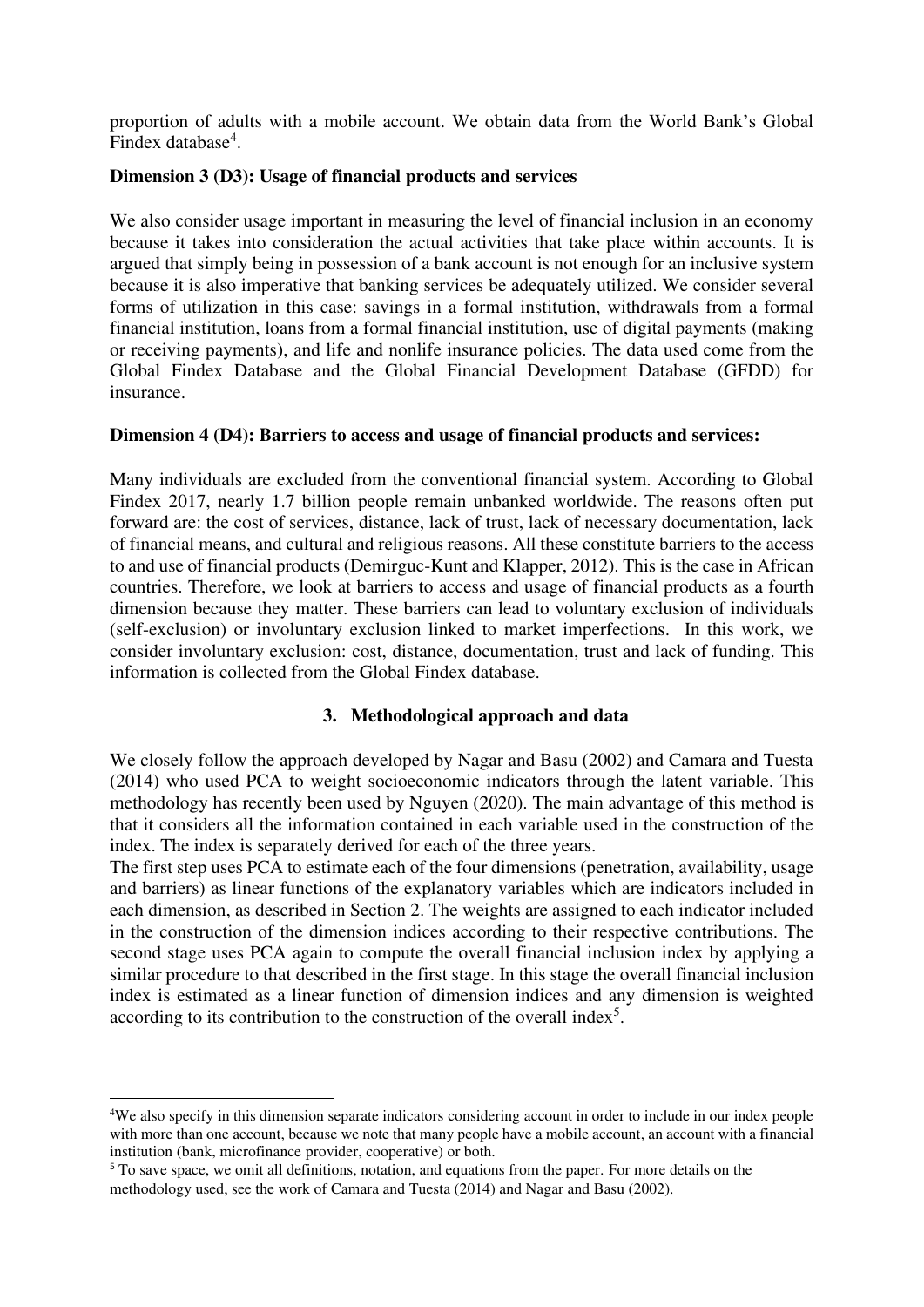We build three financial inclusion indices covering three years: 2011, 2014 and 2017. However, we do not use all the variables at once in every period. We gradually integrate them into the analysis. For example, we do not include the variables on the "mobile banking" for 2011 because of their unavailability and also exclude the variables explaining the "barriers" dimension. Likewise, for 2014, we include "Mobile Banking" variables but not those of the "barriers" dimension, given that they are not available. Finally, for 2017, all variables are included.

In this regard, we take advantage of the information in the World Bank's Findex database, the Global Financial Development Database (GFDD) and the Financial Access Survey (FAS). The sample contains 32 countries in 2011, 24 countries in 2014 and 2017. The choice of sample and period is dictated by data availability.

The descriptive statistics and the definitions of each variable are shown in Table A.11 and A.12 in the Appendix, respectively.

#### **4. Results and discussion**

#### **4.1 Results of the first stage of PCA**

In this first stage, we used PCA to obtain the weight and contribution of each variable to the calculation of the index for each dimension.

In dimension 1, which captures the penetration level, the most important variables are those capturing the demographic penetration of banks, i.e., the number of commercial banks per 100000 adults and the number of ATMs per 100000 adults. Both variables contribute nearly 52% to the construction of the index on this dimension, with the remaining 48% of the variables capturing geographical penetration. This means that population indicators provide better information than space indicators. On this dimension, in 2011, for example, Mauritius, South Africa and Botswana occupied the top three places with scores of 0.94, 0.37 and 0.19, respectively. The bottom-ranking countries were Guinea, the Central African Republic (CAR) and Chad, with scores of 0.01, 0.005 and 0.003 respectively (*see Appendix A.2*).

As far as the second dimension (availability of financial services) is concerned, it is important to note that the variables that make the largest contributions are mobile banking and having an account with a formal institution. They contribute 46% and 22%, respectively, to the construction of the dimension index for 2014. Considering mobile banking, Kenya was in first place in 2014 with a score of 0.85, compared to 0.50 for 2011, when it occupied fourth place (s*ee Appendices A.2 and A.3*).

It should be noted that mobile banking has enabled African countries to improve the supply of available financial services by increasing the penetration of banks and other financial institutions. With regard to the third dimension, which captures the level of usage of financial services, the variables nonlife insurance and withdrawal are those that contribute the most to the index on this dimension, with 26% and 22%, respectively. The top ranked countries are South Africa, Mauritius and Kenya with scores of 0.81, 0.76 and 0.63 respectively (*see Appendix A.3*).

Finally, lack of money, distance and documentation are the top indicators defining the barriers to access, with weights of 31%, 17% and 14%, respectively. The cost of financial services and lack of trust account for the remaining 38% (*see Appendix A.4*).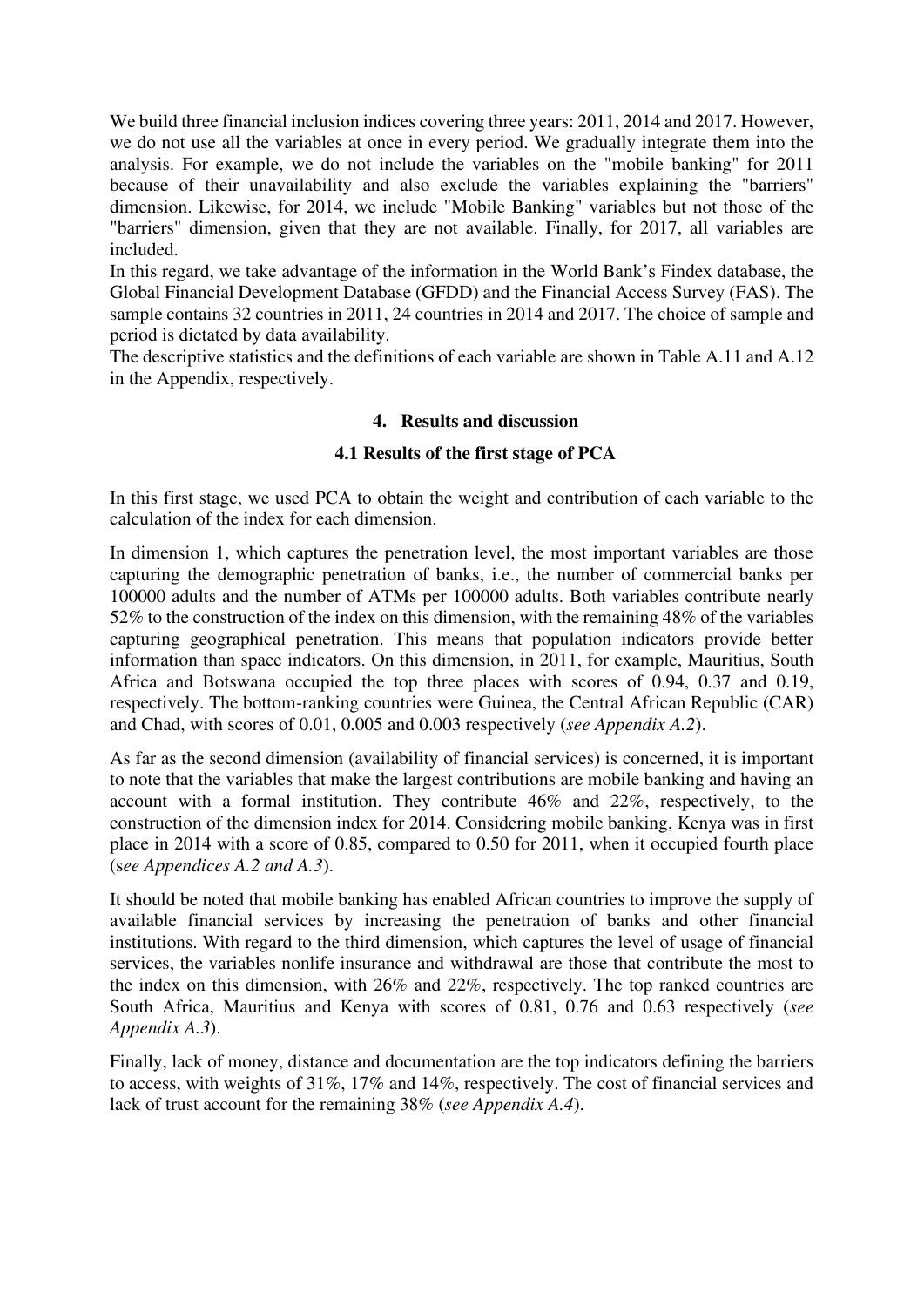#### **4.2 Results of the second stage of the PCA**

In the second stage, we apply PCA on the four dimensions (penetration, availability, usage, and barriers) to compute their weights in the overall index. We observe that the usage and availability of financial services are the most important dimensions that contribute to the construction of the global index of financial inclusion in African countries. On the other hand, penetration of formal financial services and barriers contribute the least to the construction of the overall index. With all components taking together, the average level of financial inclusion steadily increased over the study period, from 0.18 in 2011; to 0.29 in 2017.

Table 1 shows the ranking of countries according to the value on our financial inclusion index in 2011.

Mauritius, South Africa and Kenya had the most inclusive financial systems in 2011. Niger occupies the last position with a score of 0.02. The top-ranked countries for 2011 are those with high levels of banking penetration, in contrast to those at the bottom of the ranking.

| <b>Countries</b> | <b>GIFI</b> | Rank                    | <b>Countries</b> | <b>GIFI</b> | <b>Rank</b> |
|------------------|-------------|-------------------------|------------------|-------------|-------------|
| <b>Mauritius</b> | 0.89        | 1                       | Sierra Leone     | 0.13        | 17          |
| South Africa     | 0.63        | $\overline{2}$          | Cameroon         | 0.11        | 18          |
| Kenya            | 0.38        | 3                       | Chad             | 0.11        | 19          |
| Angola           | 0.38        | $\overline{\mathbf{4}}$ | Togo             | 0.10        | 20          |
| <b>Botswana</b>  | 0.34        | 5                       | Congo            | 0.10        | 21          |
| Rwanda           | 0.23        | 6                       | Senegal          | 0.09        | 22          |
| Nigeria          | 0.22        | 7                       | Egypt            | 0.09        | 23          |
| Lesotho          | 0.21        | 8                       | Benin            | 0.09        | 24          |
| Zambia           | 0.20        | 9                       | Burkina-Faso     | 0.08        | 25          |
| Ghana            | 0.20        | 10                      | Mali             | 0.07        | 26          |
| Uganda           | 0.19        | 11                      | <b>Burundi</b>   | 0.06        | 27          |
| Tanzania         | 0.18        | 12                      | Sudan            | 0.05        | 28          |
| Malawi           | 0.16        | 13                      | Guinea           | 0.03        | 29          |
| Gabon            | 0.15        | 14                      | Madagascar       | 0.03        | 30          |
| Djibouti         | 0.15        | 15                      | <b>CAF</b>       | 0.02        | 31          |
| Algeria          | 0.14        | 16                      | Niger            | 0.02        | 32          |

#### **Table 1: Global index of financial inclusion (GIFI) in Africa 2011**

*Note: This index is computed with three dimensions: penetration, availability and usage of financial products and services.* 

Considering the two mobile banking variables (digital payment volume and having a mobile money account), on average, African countries improved their level of financial inclusion by 8 points, from 0.18 to 0.26. These results are in line with the preceding works by Mialou et al (2017) who saw a similar evolution on their index of financial inclusion across time. However, we attribute the improvement in the average financial inclusion scores between 2011 and 2014 to mobile banking.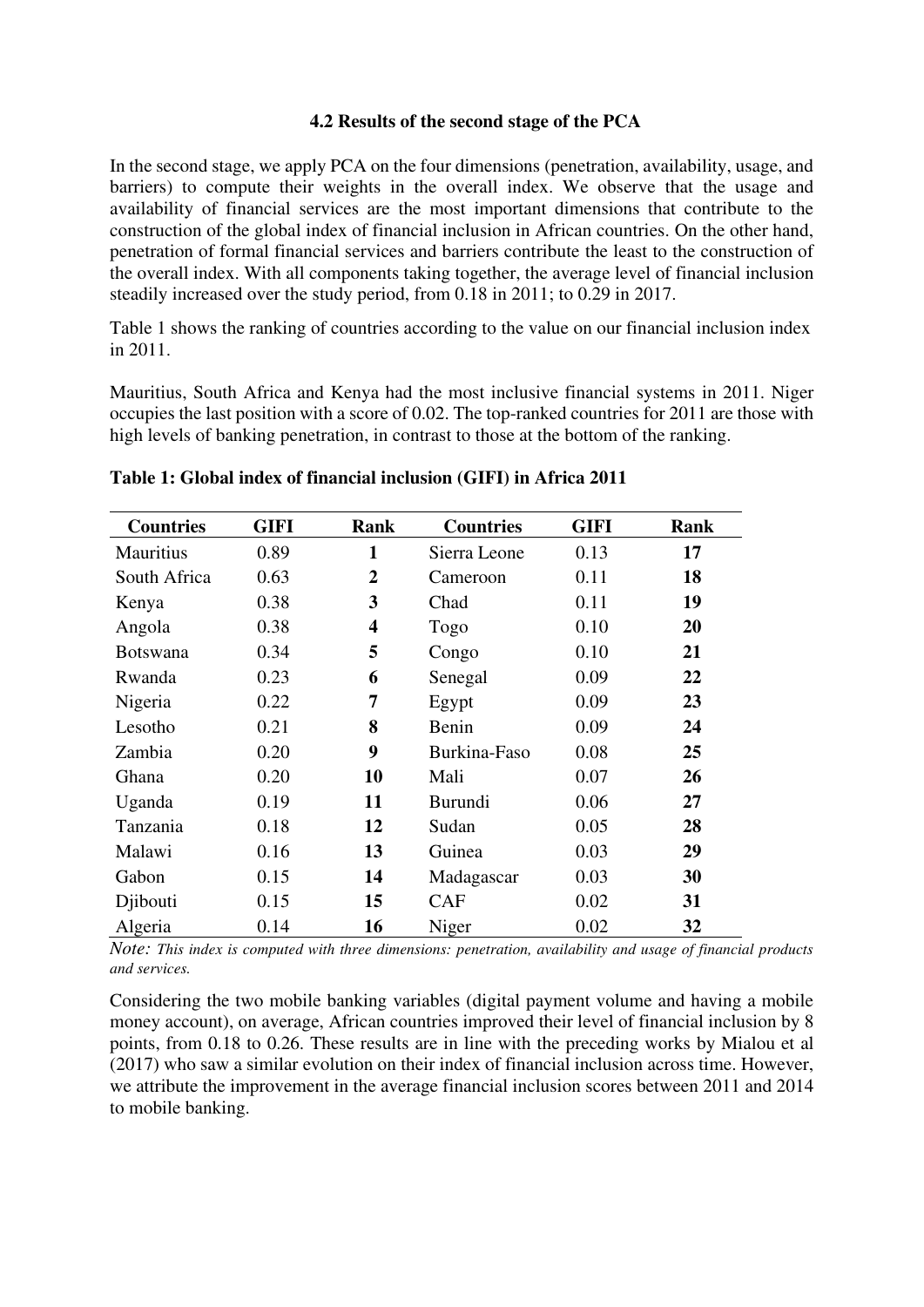| <b>Countries</b> | <b>GIFI</b> | Rank           | <b>Countries</b>   | <b>GIFI</b> | Rank |
|------------------|-------------|----------------|--------------------|-------------|------|
| <b>Mauritius</b> | 0.74        | 1              | <b>Ivory Coast</b> | 0.22        | 13   |
| South Africa     | 0.56        | $\overline{2}$ | Zambia             | 0.21        | 14   |
| Kenya            | 0.53        | 3              | Senegal            | 0.18        | 15   |
| Namibia          | 0.45        | 4              | Congo              | 0.15        | 16   |
| <b>Botswana</b>  | 0.41        | 5              | Malawi             | 0.13        | 17   |
| Uganda           | 0.35        | 6              | Burkina-Faso       | 0.13        | 18   |
| Rwanda           | 0.31        | 7              | Mali               | 0.13        | 19   |
| Tunisia          | 0.27        | 8              | Benin              | 0.12        | 20   |
| Nigeria          | 0.26        | 9              | Cameroon           | 0.11        | 21   |
| Ghana            | 0.24        | 10             | Togo               | 0.11        | 23   |
| Gabon            | 0.24        | 11             | Egypt              | 0.11        | 22   |
| Tanzania         | 0.23        | 12             | Ethiopia           | 0.07        | 24   |

**Table 2: Global index of financial inclusion in Africa 2014** 

*Note: This index is computed with three dimensions: penetration, availability and usage of financial services. However, unlike in 2011, we add two variables that capture mobile banking. Hence, the number of countries declines from 32 to 24.* 

Taking into account the indicators that capture the barriers to and usage of financial services, the overall index of financial inclusion in Africa improved from 0.26 in 2014 to 0.29 in 2017. These global financial inclusion scores are obtained by simply averaging the scores of countries in the sample. However, the top of the ranking has does not actually change. Table 3 shows that the scores of the highest ranked countries in 2014 fall, while those of poorly ranked countries in 2014, have instead increase.

| <b>Countries</b> | <b>GIFI</b> | Rank                    | <b>Countries</b>   |      | <b>Rank</b> |
|------------------|-------------|-------------------------|--------------------|------|-------------|
| <b>Mauritius</b> | 0.67        | 1                       | Mozambique         | 0.25 | 13          |
| Namibia          | 0.55        | $\boldsymbol{2}$        | Uganda             | 0.24 | 14          |
| South Africa     | 0.45        | 3                       | Senegal            | 0.24 | 15          |
| Kenya            | 0.4         | $\overline{\mathbf{4}}$ | Egypt              | 0.24 | 16          |
| <b>Botswana</b>  | 0.35        | 5                       | Mali               | 0.22 | 17          |
| Ghana            | 0.33        | 6                       | <b>Ivory Coast</b> | 0.21 | 18          |
| Morocco          | 0.32        | 7                       | Tanzania           | 0.21 | 19          |
| Rwanda           | 0.29        | 8                       | Togo               | 0.2  | 20          |
| Nigeria          | 0.27        | 9                       | Malawi             | 0.18 | 21          |
| Zambia           | 0.26        | 10                      | Cameroon           | 0.18 | 22          |
| Burkina-Faso     | 0.26        | 11                      | Benin              | 0.18 | 23          |
| Tunisia          | 0.25        | 12                      | Congo              | 0.17 | 24          |

**Table 3: global index of financial inclusion in Africa 2017** 

*Note: This index has is with four dimensions: penetration, availability and use of financial services and barriers. As for 2014, we select 24 countries due to data availability. The barriers dimension comprises: cost, distance, trust, documentation and lack of money.*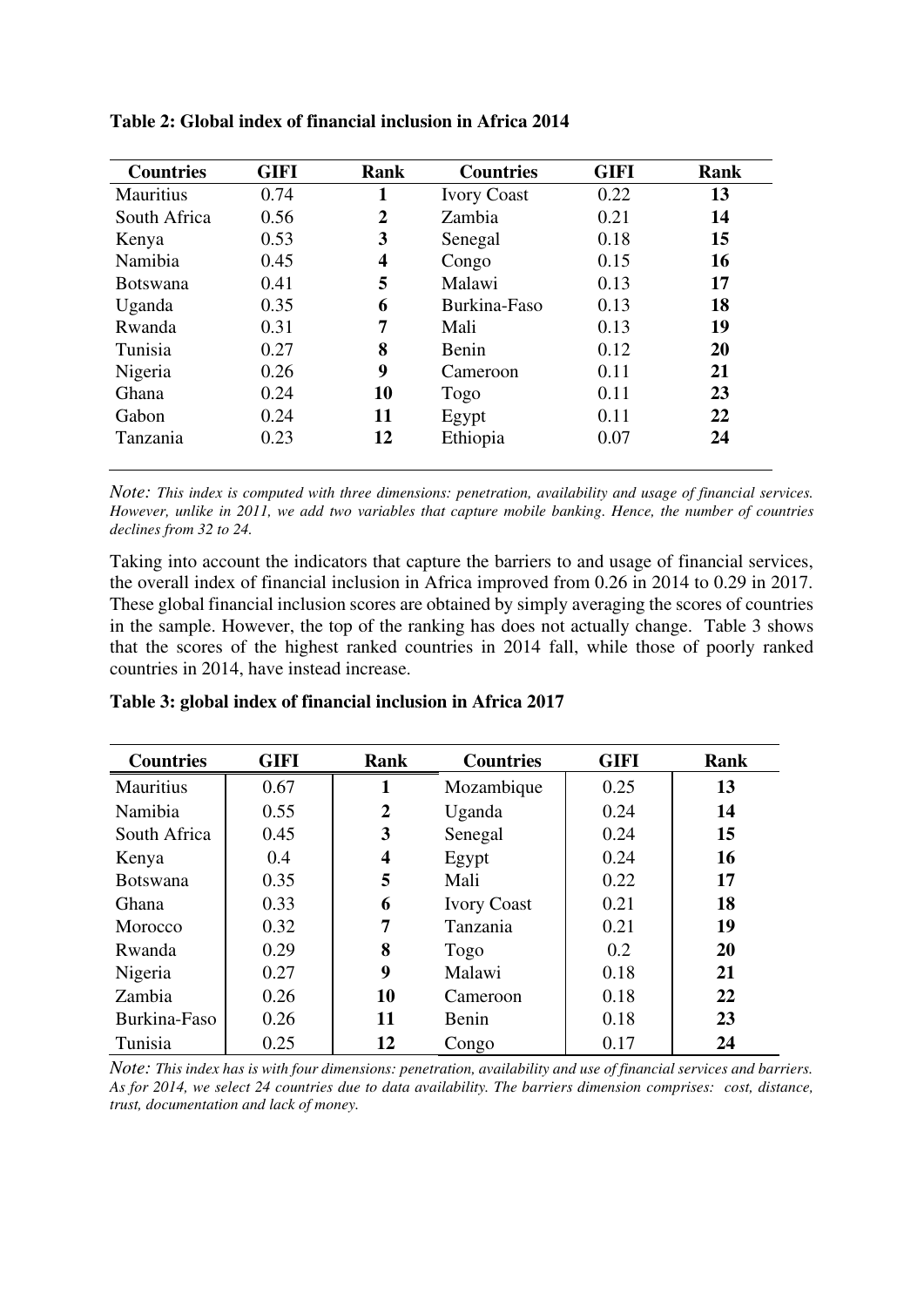#### **4.3 Preliminary stylized facts and multivariate assessment**

To address the robustness of our financial inclusion index, we adopt two strategies. The first focuses on analyzing the correlation between our index and some variables of interest. Second, we consider multivariate regressions of the inclusion index on macro variables.

The most striking feature is the occurrence of positive and significant correlations between our financial inclusion index and most variables of interest. As Appendices A.5 and A.10 show, the correlation between our financial inclusion index and GDP per capita is high (0.87) and significant at the 1% level. This result supports the theoretical literature linking financial inclusion and economic growth (Beck et al., 2005; Demirguc-Kunt and Klapper, 2012; Delis, 2012).

Another variable of interest that may be correlated with financial inclusion is institutional quality. In this study, institutional quality is proxied by rule of law, which is scaled between -2.5 and +2.5, with a value close to +2.5 indicating a good institutional quality environment. We find a high and significant correlation  $(0.71)$  between the two variables (Appendices A.6) and A.10). Appendices A.8 and A.10 show a strong positive correlation (0,62) between financial inclusion and education<sup>6</sup>. This result supports the theoretical literature linking financial inclusion and education (Honohan, 2008; Guerineau and Jacollin, 2014). We also correlate our index with the bank Zscore, an indicator of banking stability where a high value indicates high stability. We find a low and nonsignificant correlation (0.21) between financial inclusion and bank stability (Appendices A.7 and A.10). This result indicates that the stability of the banking market does not significantly affect financial inclusion. We finally correlate our financial inclusion index with consumption. In this study, we measure consumption by household final consumption expenditure. We find a high and significant correlation (0.71) between the two variables (Appendices A.9 and A.10). This result also supports the theoretical literature highlighting financial inclusion as a catalyst of household consumption.

Our second strategy consists of assessing the effects of financial inclusion on some macro variables (education, consumption, bank stability and economic growth) in African countries.

To parsimoniously assess these effects, we estimate the regression equation below:

$$
Y_{i,2011-2017} = \alpha + \beta F I_{i,2011-2017} + \delta X_{i,2011-2017} + \varepsilon_i
$$
 (1)

Where Y is the average value of education, consumption, bank stability and economic growth for 2011-2017. FI is the average value of the index of financial inclusion for 2011-2017. *X* is a vector of regressors including the average values of secondary education enrollment, total population, government expenditure, inflation and trade for 2011–2017.

For Equation 1 above, we limit the number of regressors included to avoid multicollinearity among the regressors. We run regressions between the average values of financial inclusion in 2011, 2014 and 2017 and the average values of growth, consumption, education and bank stability<sup>7</sup>. We also use robust standard errors to address potential heteroskedasticity.

The results are presented in Table 4 where columns (1) to (4) show the estimates of financial inclusion on education, consumption, bank stability and economic growth respectively.

<sup>&</sup>lt;sup>6</sup> In this work, we use secondary school enrollment as a proxy of education.

<sup>&</sup>lt;sup>7</sup> Another alternative was to perform the regressions for separate years. The results remain qualitatively similar.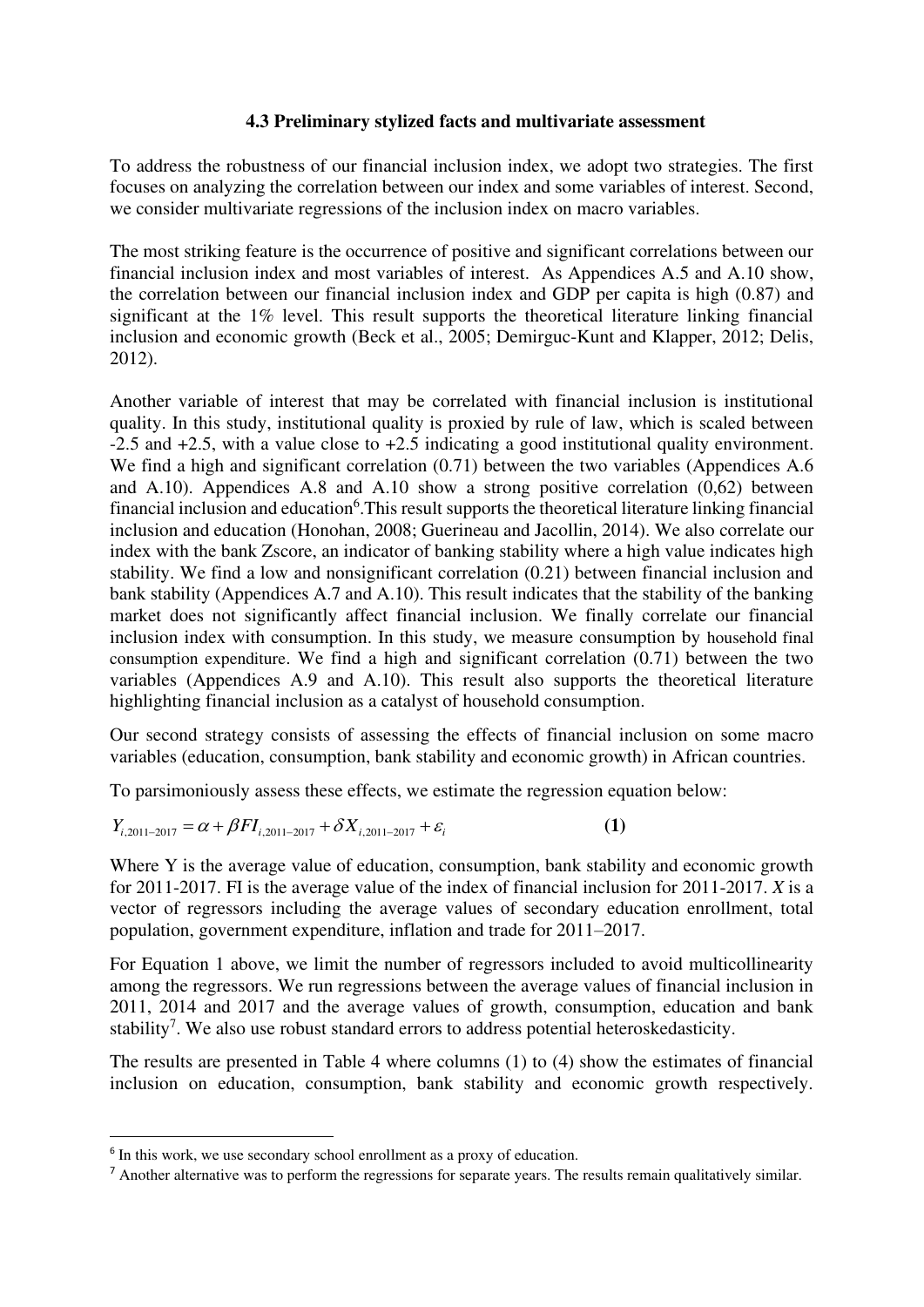Globally, the results show that countries with a high level of financial inclusion have significantly increased education, consumption, bank stability and economic growth.

Specifically, our results corroborate both theoretical and empirical works showing that greater financial inclusion significantly increases education (see, for example Arora, 2012), household consumption (Koomson et al, 2020) and economic growth. Furthermore, it contributes to greater banking stability (Ahamed and Mallick, 2017), which ultimately promotes economic growth (Van et al, 2019).

(1)  $(2)$   $(3)$   $(4)$ **VARIABLES Education Consumption Economic Growth Bank Stability Financial Inclusion 0.1463\*\*\* 0.3785\*\*\* 0.3983\*\*\* 0.0424\***   $(0.020)$   $(0.028)$   $(0.038)$   $(0.024)$ Trade 0.4290\*\*\* 0.5605\*\*\*  $(0.144)$   $(0.187)$ Inflation  $-0.0219**$   $-0.0146$   $-0.0122*$  $(0.010)$   $(0.012)$   $(0.007)$ Government Expenditure 0.2156\*\*  $(0.095)$ Population 0.0661\*  $(0.035)$ GDP Growth 0.1209\*\*\*  $(0.021)$ Constant 1.8348\*\* 4.0979\*\*\* 3.9426\*\*\* 2.8689\*\*\*  $(0.775)$   $(0.621)$   $(0.777)$   $(0.164)$ Fisher 20.47\*\*\*  $76.31***$  54.58\*\*\* 14.88\*\*\* R-squared 0.3077 0.5838 0.4936 0.2528 Observations 31 36 36 32

Table 4: Estimates of financial Inclusion on education, consumption, bank stability and economic growth.

Notes: Dependent variables are average values of education, bank stability and consumption, and economic Growth for 2011, 2014 and 2017. The regressors use average values for the same period. \*\*\*  $p<0.01$ , \*\*  $p<0.05$ , \* p<0.1. Robust standard errors are used for t-stats reported in brackets.

#### **5. Conclusions**

Financial inclusion is an important emerging topic and is considered a salient driver of economic development. Some researchers have cited financial inclusion as the panacea for combating poverty and most importantly the impetus for growth and development with respect to developing countries. However, existing composite indices of financial inclusion are incomplete or questionable. Drawing on Camara and Tuesta's (2014) work, we have developed an original index of financial inclusion using four dimensions: access, penetration, usage and barriers. Furthermore, we apply a two-stage principal component analysis (PCA) to assign weight to the dimensions. The proposed index is robust, and comparable across countries. It is highly correlated with macroeconomic variables such as GDP per capita, education, consumption, and institutional quality.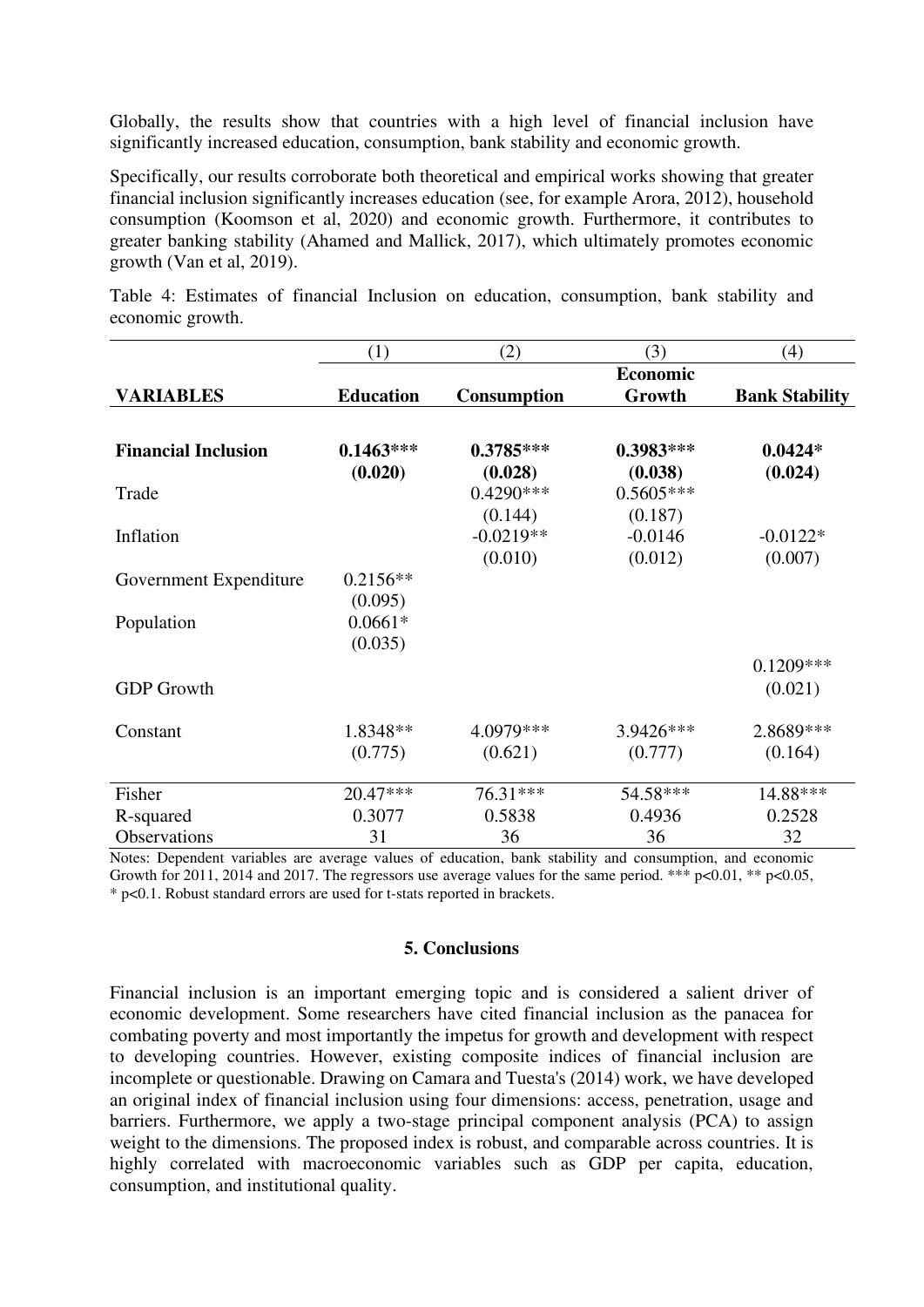Given that our index is easy to compute, it can be used by policy makers and researchers to monitor the progress of financial inclusion initiatives in African countries.

#### **References**

Ahamed, M. M., & Mallick, S. K. (2019). Is financial inclusion good for bank stability? International evidence. *Journal of Economic Behavior& Organization*, *157*, 403-427.

Alliance for Financial Inclusion (2013). Measuring financial inclusion core set of financial inclusion indicators. *Financial Inclusion Data Working Group (FIDWG)*.

Amidžić G., Massara, A. and Mialou A., (2014), Assessing Countries'Financial Inclusion Standing—A new Composite Index, IMF Working Paper

Arora, R. U. (2012). Financial inclusion and human capital in developing Asia: The Australian connection. *Third World Quarterly*, *33*(1), 177-197.

Beck, T., Demirguc-Kunt, A., and Martinez Peria, M. S. (2005). *Reaching out: Access to and useof banking services across countries*. The World Bank.

Camara, N. and Tuesta, D. (2014). Measuring financial inclusion: A muldimensional index. *BBVAResearch Paper*, (14/26).

CGAP (2011). Advancing financial access for the world's poor.*Consultative Group to Assist the Poor, Washington, DC 20433 USA.*

Chakravarty, S. R., Pal, R., et al. (2010). Measuring financial inclusion: an axiomatic approach.*Mumbai: Indira Gandhi Institute of Development Research*.

Delis, M. D. (2012). Bank competition, financial reform, and institutions: The importance of beingdeveloped. *Journal of Development Economics*, 97(2):450–465.

Demirguc-Kunt, A. and Klapper, L. (2012). *Measuring financial inclusion: The global findex database*. The World Bank.

Demirguc-Kunt, A., Klapper, L., Singer, D., and Van Oudheusden, P. (2015). *The global findexdatabase 2014: Measuring financial inclusion around the world*. The World Bank

Economist Intelligence Unit, E. I. (2016). Global microscope 2016: the enabling environment forfinancial inclusion. *MIF/IDB, Accion and the Metlife Foundation. EIU, New York, NY.*

Guérineau, S. and Jacolin, L. (2014). L'inclusion financière en Afrique subsaharienne : faits styliséset déterminants. *Revue d'économie financière*, (4) :57–80.

Goel, S. and Sharma, R. (2017). Developing a financial inclusion index for India. *Procedia computer science*, 122:949–956.

Gupte, R., Venkataramani, B., and Gupta, D. (2012). Computation of financial inclusion index forIndia. *Procedia-Social and Behavioural Sciences*, 37:133–149.

Honohan, P. (2008). Cross-country variation in household access to financial services. *Journal ofBanking& Finance*, 32(11):2493–2500.

Koomson, I., Villano, R. A., & Hadley, D. (2020). Effect of financial inclusion on poverty and vulnerability to poverty: Evidence using a multidimensional measure of financial inclusion. *Social Indicators Research*, 1-27.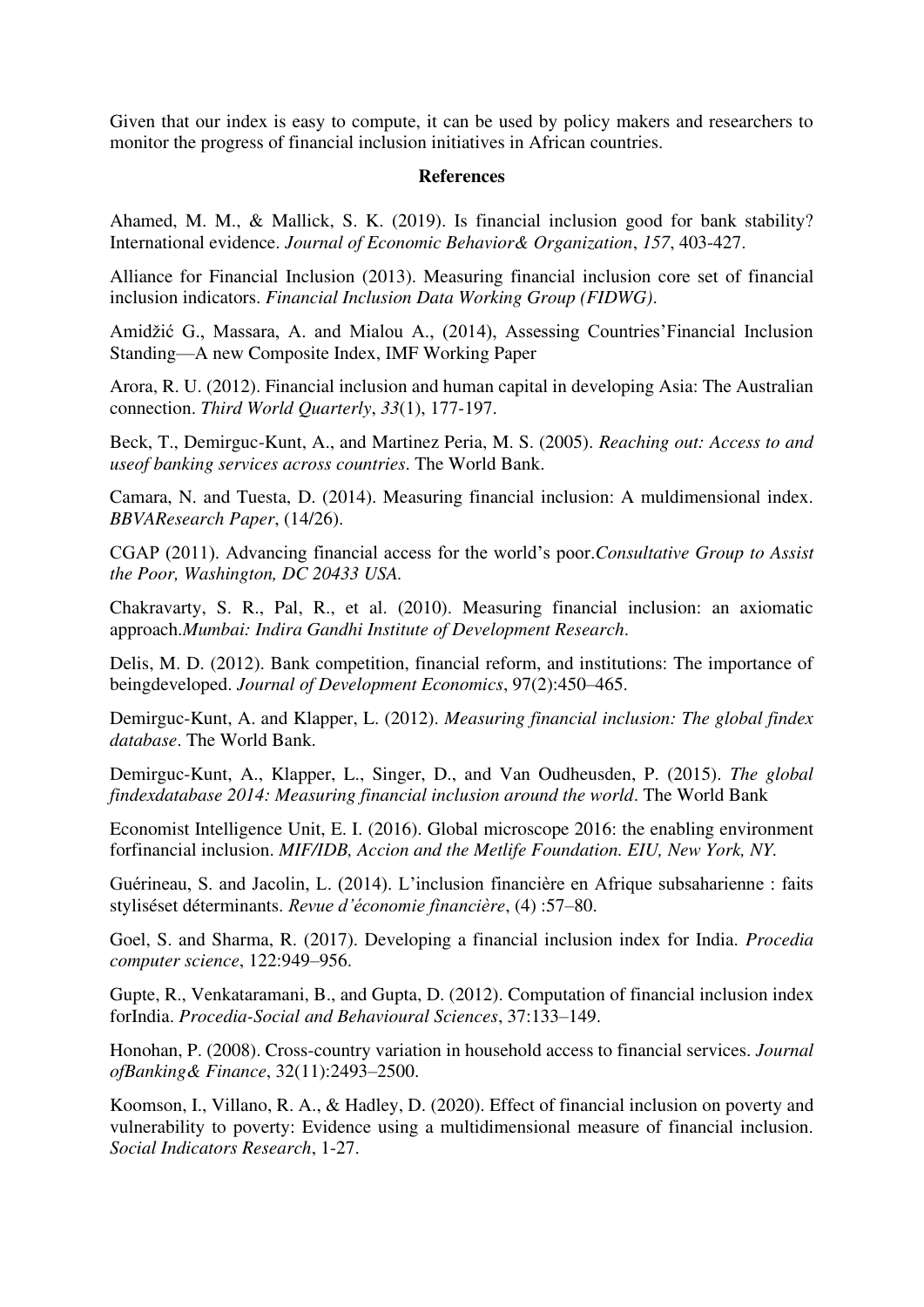Lockwood, B. (2001). *How Robust is the Foreign Policy/Kearney Index of Globalisation?*  University of Warwick Coventry.

Mialou, A., Amidzic, G., &Massara, A. (2017). Assessing countries' financial inclusion standing—A new composite index. *Journal of Banking and Financial Economics*, (2 (8)).

Nagar, A. L. and Basu, S. R. (2002). Weighting socioeconomic indicators of human development:A latent variable approach. *STATISTICS TEXTBOOKS AND MONOGRAPHS*, 165:609–642.

Nguyen, T. T. H. (2020). Measuring financial inclusion: a composite FI index for the developing countries. *Journal of Economics and Development*.

Sarma, M. (2008). Index of financial inclusion (icrier working paper no. 215). *Retrieved from Indian Council for Research on International Economic Relations website: http://www. icrier. org/pdf/Working\_Paper\_215. pdf*.

Sarma, M. (2015). Measuring financial inclusion. *Economics Bulletin*, 35(1):604–611.

Steiger, J. H. (1979). The relation between external variables and common factors. *Psychometrika*, 44, 93-07.

Triki, T. and Faye, I. (2013). Financial inclusion in Africa.

Van, L. T. H., Vo, A. T., Nguyen, N. T., & Vo, D. H. (2019). Financial Inclusion and Economic Growth: An International Evidence. *EmergingMarkets Finance and Trade*, 1-25.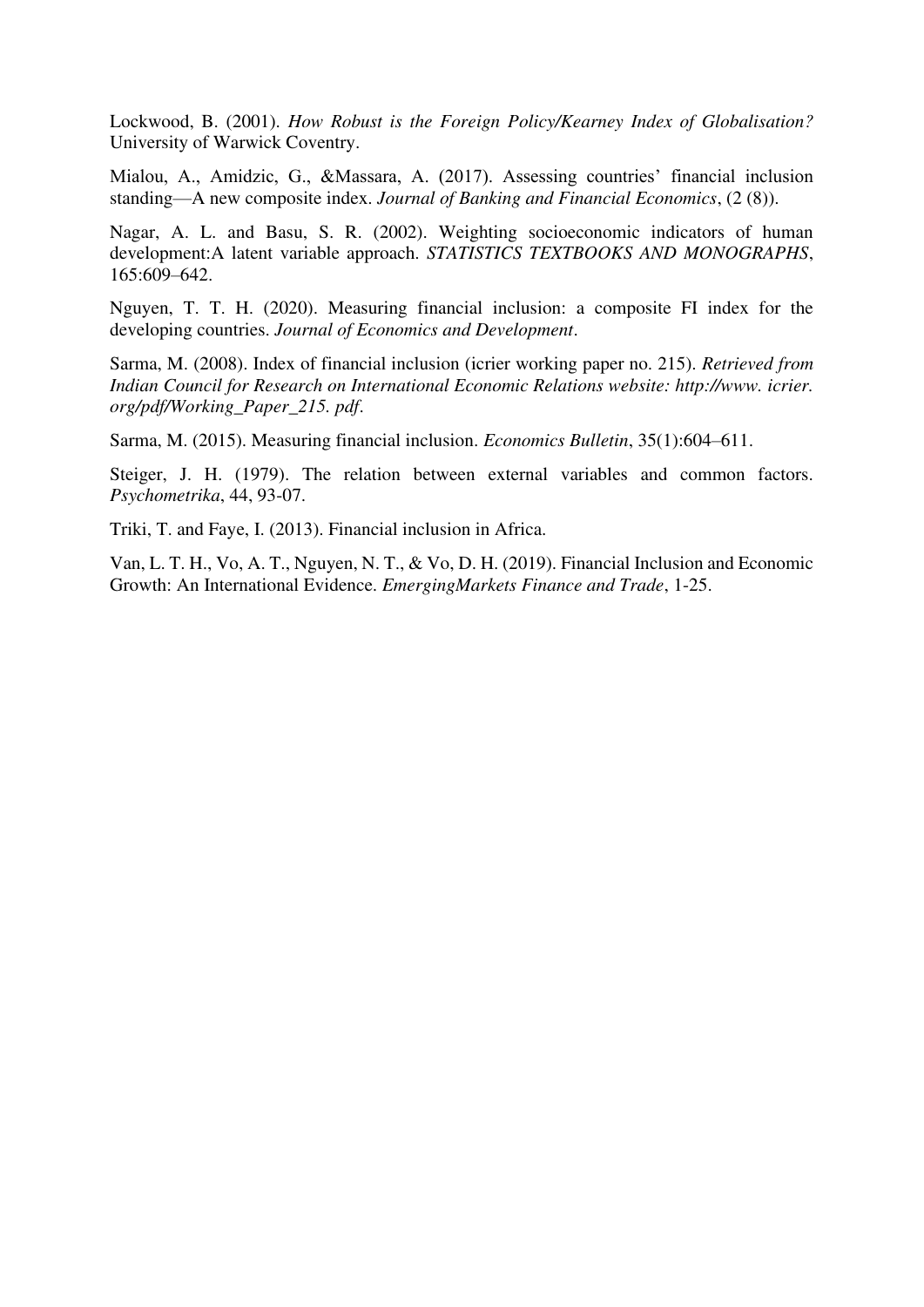## **Appendix**

| Country                 | Code       | Country          | Code       |
|-------------------------|------------|------------------|------------|
| Algeria                 | <b>DZA</b> | Madagascar       | <b>MAD</b> |
| Angola                  | <b>AGO</b> | Malawi           | <b>MWI</b> |
| Benin                   | <b>BEN</b> | Mali             | <b>MLI</b> |
| <b>Botswana</b>         | <b>BWA</b> | <b>Mauritius</b> | <b>MUS</b> |
| <b>Burundi</b>          | <b>BDI</b> | Morocco          | <b>MAR</b> |
| <b>Burkina Faso</b>     | <b>BFA</b> | Mozambique       | <b>MOZ</b> |
| Cameroon                | <b>CMR</b> | Namibia          | <b>NAM</b> |
| Central Africa Republic | <b>CAF</b> | Niger            | <b>NER</b> |
| Chad                    | <b>TCD</b> | Nigeria          | <b>NGA</b> |
| Congo                   | COG        | Rwanda           | <b>RWA</b> |
| Djibouti                | <b>DJI</b> | Senegal          | <b>SEN</b> |
| Egypt                   | <b>EGY</b> | Sierra Leone     | <b>SLE</b> |
| Ethiopia                | <b>ETH</b> | South Africa     | ZAF        |
| Gabon                   | <b>GAB</b> | Sudan            | <b>SDN</b> |
| Ghana                   | <b>GHA</b> | Tanzania         | <b>TZA</b> |
| Guinea                  | <b>GIN</b> | Togo             | <b>TOG</b> |
| Côte d'Ivoire           | <b>CIV</b> | Tunisia          | <b>TUN</b> |
| Kenya                   | <b>KEN</b> | Uganda           | <b>UGA</b> |
| Lesotho                 | <b>LSO</b> | Zambia           | ZAM        |

### **A.1: List of countries**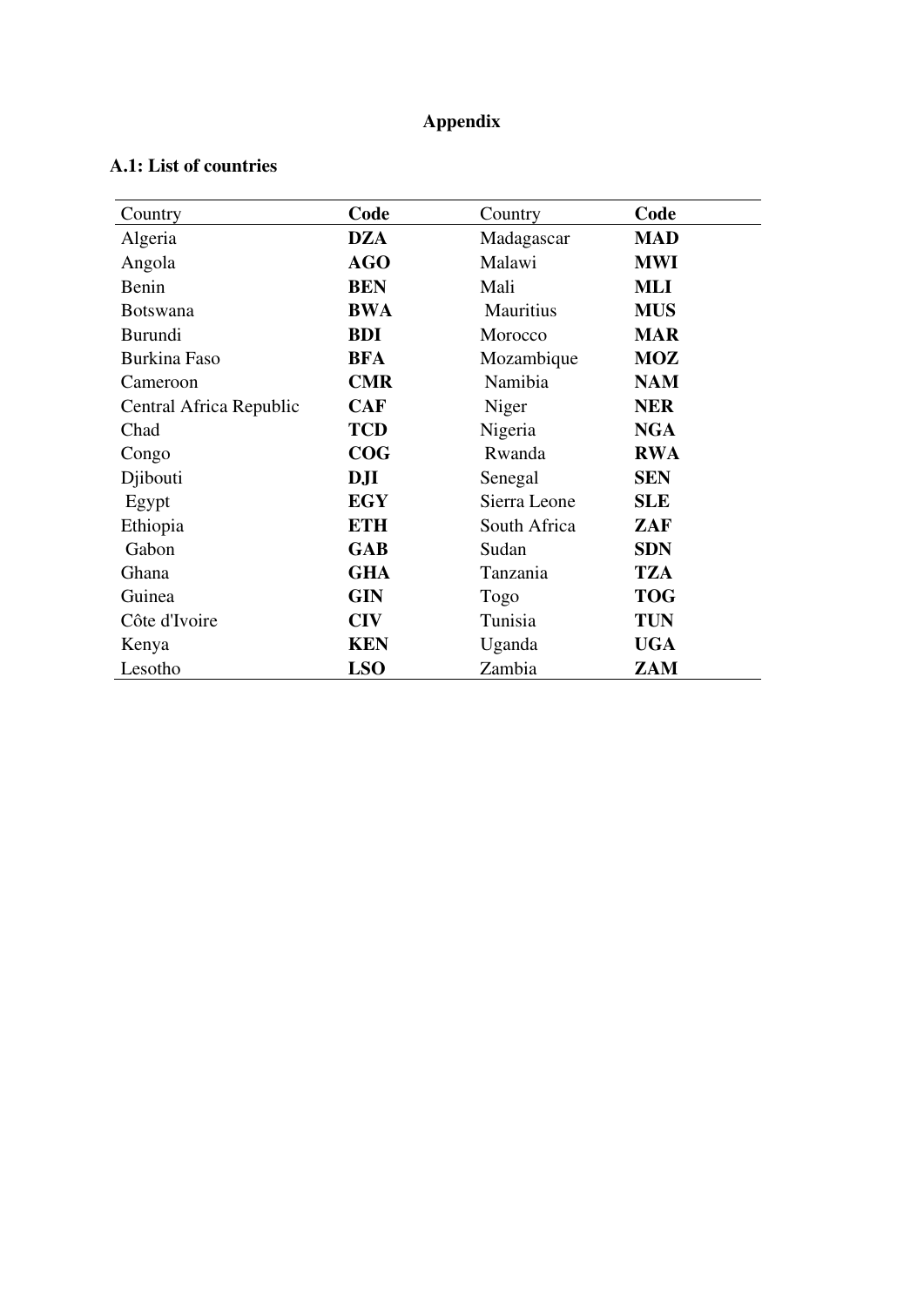| <b>Countries</b>    | penetration | Rank                    | <b>Disponibility</b> | Rank                    | <b>Usage</b> | Rank                    |
|---------------------|-------------|-------------------------|----------------------|-------------------------|--------------|-------------------------|
| <b>South Africa</b> | 0.37        | $\overline{2}$          | 0.68                 | $\overline{2}$          | 0.83         | 1                       |
| <b>Algeria</b>      | 0.08        | 11                      | 0.25                 | 8                       | 0.1          | 26                      |
| Angola              | 0.15        | 5                       | 0.67                 | $\overline{\mathbf{3}}$ | 0.31         | 8                       |
| <b>Burundi</b>      | 0.04        | 21                      | 0.03                 | 30                      | 0.11         | 25                      |
| <b>Benin</b>        | 0.05        | 18                      | 0.05                 | 27                      | 0.16         | 20                      |
| <b>Burkina-Faso</b> | 0.03        | 22                      | 0.08                 | 23                      | 0.15         | 22                      |
| <b>Botswana</b>     | 0.19        | 3                       | 0.45                 | 5                       | 0.36         | $\overline{\mathbf{4}}$ |
| <b>Cameroon</b>     | 0.02        | 26                      | 0.10                 | 21                      | 0.21         | 15                      |
| Congo               | 0.03        | 23                      | 0.15                 | 18                      | 0.14         | 23                      |
| <b>Djibouti</b>     | 0.07        | 16                      | 0.17                 | 16                      | 0.20         | 16                      |
| Egypt               | 0.09        | 8                       | 0.09                 | 22                      | 0.1          | 27                      |
| Gabon               | 0.09        | 9                       | 0.18                 | 15                      | 0.17         | 18                      |
| Ghana               | 0.08        | 10                      | 0.24                 | $\boldsymbol{9}$        | 0.29         | 10                      |
| Guinea              | 0.01        | 31                      | 0.06                 | 25                      | 0.04         | 31                      |
| <b>Mauritius</b>    | 0.94        | $\mathbf{1}$            | 0.97                 | $\mathbf{1}$            | 0.75         | $\overline{2}$          |
| Kenya               | 0.1         | $\overline{7}$          | 0.50                 | $\overline{\mathbf{4}}$ | 0.54         | $\overline{\mathbf{3}}$ |
| Lesotho             | 0.07        | 15                      | 0.22                 | 10                      | 0.35         | $\overline{7}$          |
| <b>Madagascar</b>   | 0.02        | 27                      | 0.02                 | 31                      | 0.08         | 28                      |
| Mali                | 0.06        | 17                      | 0.05                 | 28                      | 0.12         | 24                      |
| <b>Malawi</b>       | 0.02        | 28                      | 0.15                 | 19                      | 0.30         | 9                       |
| <b>Niger</b>        | 0.007       | 29                      | 0.008                | 32                      | 0.06         | 30                      |
| <b>Nigeria</b>      | 0.15        | $\overline{\mathbf{4}}$ | 0.26                 | 6                       | 0.24         | 14                      |
| <b>CAF</b>          | 0.005       | 30                      | 0.02                 | 30                      | 0.047        | 32                      |
| <b>Rwanda</b>       | 0.11        | 6                       | 0.22                 | 11                      | 0.35         | 5                       |
| <b>Sudan</b>        | 0.03        | 24                      | 0.05                 | 26                      | 0.08         | 29                      |
| <b>Senegal</b>      | 0.07        | 14                      | 0.04                 | 29                      | 0.16         | 19                      |
| <b>Sierra Leone</b> | 0.03        | 25                      | 0.13                 | 20                      | 0.25         | 13                      |
| Chad                | 0.0003      | 32                      | 0.17                 | 17                      | 0.16         | 21                      |
| <b>Togo</b>         | 0.07        | 13                      | 0.06                 | 24                      | 0.19         | 17                      |
| <b>Tanzania</b>     | 0.04        | 19                      | 0.22                 | 13                      | 0.27         | 11                      |
| <b>Uganda</b>       | 0.04        | 20                      | 0.18                 | 14                      | 0.34         | 6                       |
| Zambia              | 0.07        | 12                      | 0.26                 | 7                       | 0.27         | 12                      |

**A.2: Index of financial inclusion in Africa by dimensions 2011**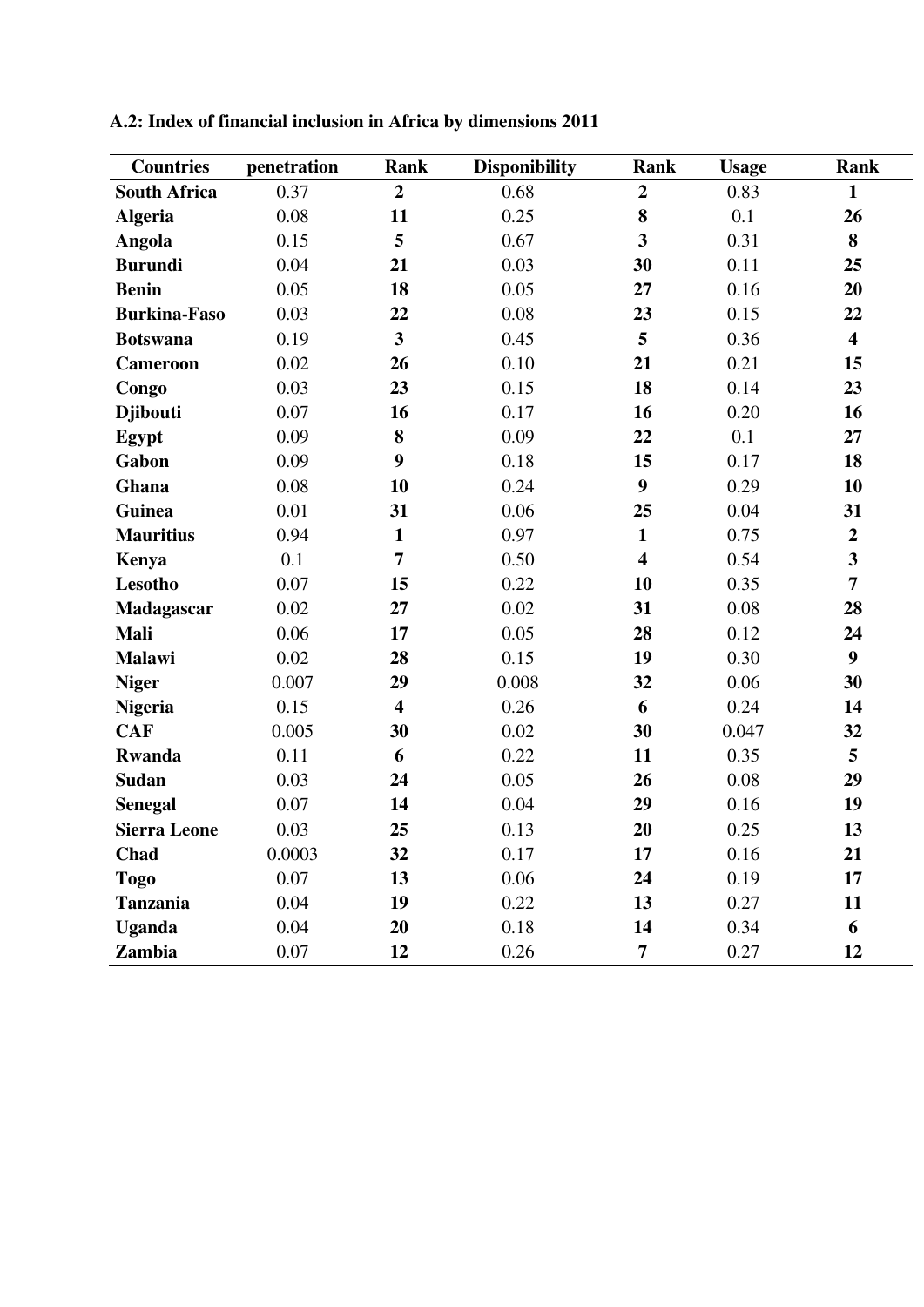| <b>Countries</b>    | <b>Penetration</b> | Rank                    | <b>Disponibility</b> | Rank                    | <b>Usage</b> | Rank                    |
|---------------------|--------------------|-------------------------|----------------------|-------------------------|--------------|-------------------------|
| <b>South Africa</b> | 0.34               | $\overline{2}$          | 0.57                 | $\overline{2}$          | 0.81         | $\mathbf{1}$            |
| <b>Benin</b>        | 0.04               | 17                      | 0.05                 | 19                      | 0.26         | 17                      |
| <b>Burkina-Faso</b> | 0.02               | 22                      | 0.05                 | 20                      | 0.29         | 14                      |
| <b>Botswana</b>     | 0.17               | 6                       | 0.47                 | 5                       | 0.56         | 5                       |
| <b>Ivory Coast</b>  | 0.06               | 14                      | 0.31                 | 8                       | 0.28         | 15                      |
| <b>Cameroon</b>     | 0.01               | 23                      | 0.03                 | 24                      | 0.27         | 16                      |
| Congo               | 0.03               | 20                      | 0.07                 | 18                      | 0.31         | 13                      |
| Egypt               | 0.08               | 10                      | 0.04                 | 21                      | 0.20         | 22                      |
| <b>Ethiopia</b>     | 0.01               | 24                      | 0.04                 | 22                      | 0.13         | 24                      |
| Gabon               | 0.13               | $\overline{7}$          | 0.21                 | 13                      | 0.37         | $\boldsymbol{9}$        |
| Ghana               | 0.09               | $\boldsymbol{9}$        | 0.25                 | 11                      | 0.36         | 11                      |
| <b>Mauritius</b>    | 0.93               | $\mathbf{1}$            | 0.55                 | $\overline{2}$          | 0.76         | $\overline{2}$          |
| Kenya               | 0.08               | 11                      | 0.85                 | $\mathbf{1}$            | 0.63         | $\overline{\mathbf{3}}$ |
| Mali                | 0.05               | 16                      | 0.13                 | 15                      | 0.18         | 23                      |
| <b>Malawi</b>       | 0.04               | 18                      | 0.09                 | 16                      | 0.24         | 18                      |
| <b>Namibia</b>      | 0.30               | $\overline{\mathbf{4}}$ | 0.45                 | 6                       | 0.57         | $\overline{\mathbf{4}}$ |
| <b>Nigeria</b>      | 0.13               | 8                       | 0.26                 | 10                      | 0.37         | 10                      |
| <b>Rwanda</b>       | 0.24               | 5                       | 0.29                 | 9                       | 0.39         | $\overline{7}$          |
| <b>Senegal</b>      | 0.05               | 15                      | 0.08                 | 17                      | 0.37         | 8                       |
| <b>Togo</b>         | 0.06               | 13                      | 0.04                 | 23                      | 0.21         | 20                      |
| <b>Tunisia</b>      | 0.33               | $\overline{\mathbf{3}}$ | 0.13                 | 14                      | 0.34         | 12                      |
| <b>Tanzania</b>     | 0.02               | 21                      | 0.41                 | $\overline{7}$          | 0.23         | 19                      |
| <b>Uganda</b>       | 0.03               | 19                      | 0.47                 | $\overline{\mathbf{4}}$ | 0.50         | 6                       |
| Zambia              | 0.06               | 12                      | 0.25                 | 12                      | 0.21         | 21                      |

**A.3: Index of financial in Africa inclusion by dimensions 2014**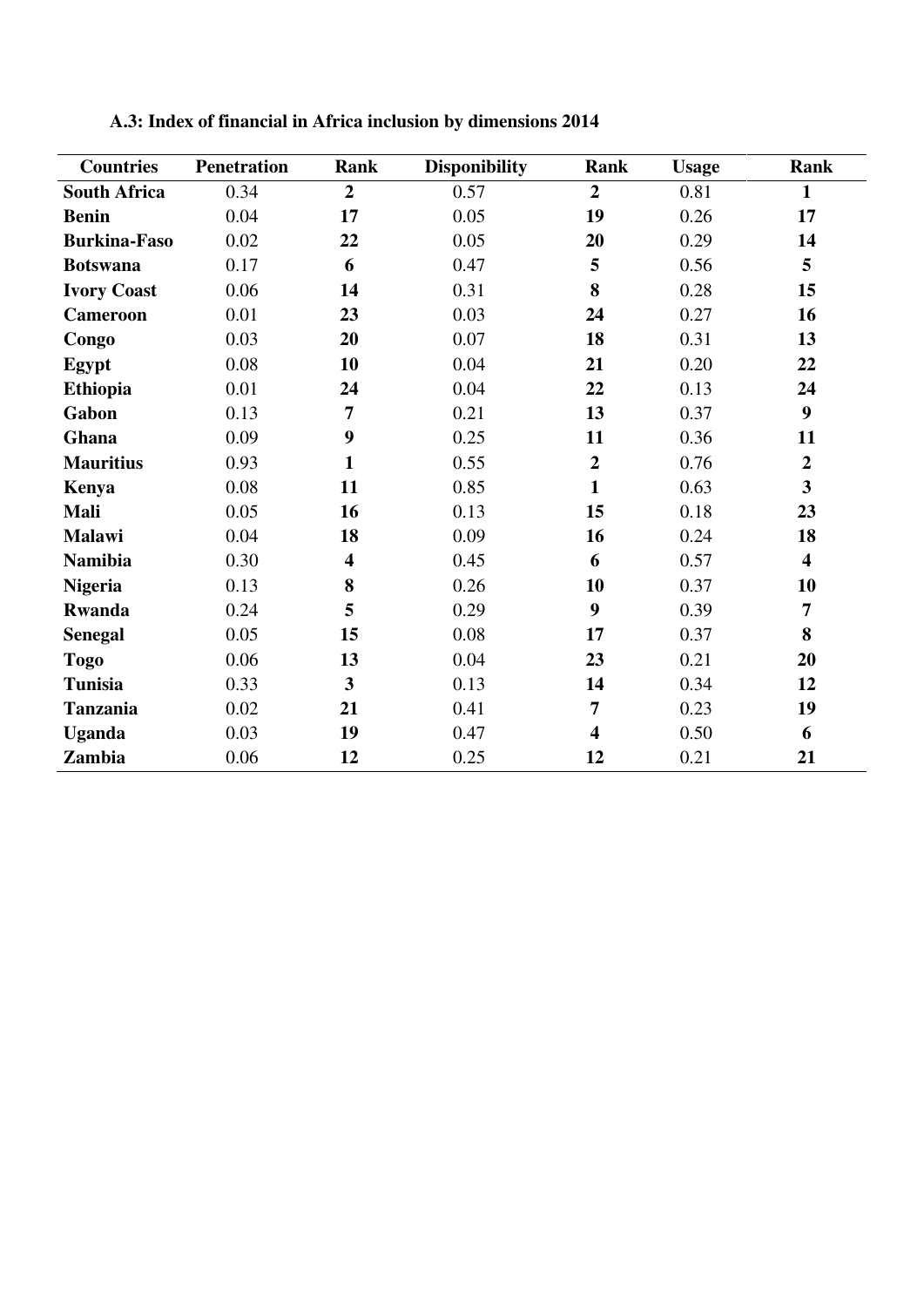|  |  | A.4: Index of financial in Africa inclusion by dimensions 2017 |  |  |
|--|--|----------------------------------------------------------------|--|--|
|  |  |                                                                |  |  |

| <b>Countries</b>    | <b>Penetration Rank</b> |                         | <b>Disponibility Rank</b> |                         | <b>Usage</b> | <b>Rank</b>             | <b>Barriers</b> | Rank                    |
|---------------------|-------------------------|-------------------------|---------------------------|-------------------------|--------------|-------------------------|-----------------|-------------------------|
| <b>South Africa</b> | 0.48                    | 3                       | 0.39                      | 4                       | 0.70         | 1                       | 0.39            | 10                      |
| <b>Benin</b>        | 0.02                    | 21                      | 0.20                      | 17                      | 0.22         | 23                      | 0.3             | $\overline{\mathbf{3}}$ |
| <b>Burkina-Faso</b> | 0.007                   | 24                      | 0.27                      | 9                       | 0.32         | 10                      | 0.46            | 17                      |
| <b>Botswana</b>     | 0.22                    | 6                       | 0.33                      | 7                       | 0.32         | 11                      | 0.52            | 20                      |
|                     |                         |                         |                           |                         |              |                         |                 |                         |
| <b>Ivory Coast</b>  | 0.05                    | 14                      | 0.21                      | 14                      | 0.22         | 22                      | 0.37            | 8                       |
| <b>Cameroon</b>     | 0.01                    | 22                      | 0.14                      | 20                      | 0.23         | 17                      | 0.36            | $\overline{7}$          |
| Congo               | 0.04                    | 18                      | 0.09                      | 23                      | 0.16         | 24                      | 0.40            | 13                      |
| Egypt               | 0.10                    | 11                      | 0.12                      | 22                      | 0.23         | 18                      | 0.53            | 21                      |
| Ghana               | 0.12                    | 8                       | 0.37                      | 5                       | 0.33         | $\boldsymbol{9}$        | 0.49            | 18                      |
| <b>Mauritius</b>    | 0.80                    | $\mathbf{1}$            | 0.70                      | $\overline{2}$          | 0.65         | $\overline{\mathbf{c}}$ | 0.50            | 19                      |
| Kenya               | 0.07                    | 12                      | 0.64                      | $\overline{\mathbf{3}}$ | 0.63         | 3                       | 0.31            | 4                       |
| <b>Morocco</b>      | 0.38                    | $\overline{\mathbf{4}}$ | 0.06                      | 24                      | 0.37         | 7                       | 0.59            | 24                      |
| <b>Mali</b>         | 0.03                    | 20                      | 0.22                      | 13                      | 0.25         | 15                      | 0.41            | 15                      |
| <b>Malawi</b>       | 0.03                    | 19                      | 0.14                      | 21                      | 0.25         | 16                      | 0.37            | 9                       |
| Mozambique          | 0.05                    | 14                      | 0.29                      | 8                       | 0.23         | 19                      | 0.40            | 12                      |
| <b>Namibia</b>      | 0.49                    | $\overline{2}$          | 0.71                      | 1                       | 0.60         | $\overline{\mathbf{4}}$ | 0.40            | 11                      |
| <b>Nigeria</b>      | 0.12                    | 9                       | 0.17                      | 19                      | 0.30         | 12                      | 0.53            | 22                      |
| Rwanda              | 0.10                    | 10                      | 0.21                      | 16                      | 0.40         | 6                       | 0.54            | 23                      |
| <b>Senegal</b>      | 0.04                    | 16                      | 0.23                      | 12                      | 0.22         | 20                      | 0.45            | 16                      |
| <b>Togo</b>         | 0.04                    | 17                      | 0.21                      | 15                      | 0.22         | 21                      | 0.33            | 5                       |
| <b>Tunisia</b>      | 0.36                    | 5                       | 0.18                      | 18                      | 0.43         | 5                       | 0.13            | $\mathbf{1}$            |
| <b>Tanzania</b>     | 0.20                    | 7                       | 0.26                      | 11                      | 0.28         | 14                      | 0.35            | 6                       |
| <b>Uganda</b>       | 0.01                    | 23                      | 0.37                      | 6                       | 0.35         | 8                       | 0.26            | $\overline{2}$          |
| Zambia              | 0.06                    | 13                      | 0.27                      | 10                      | 0.29         | 13                      | 0.41            | 14                      |

**A.5: Financial inclusion and income** 

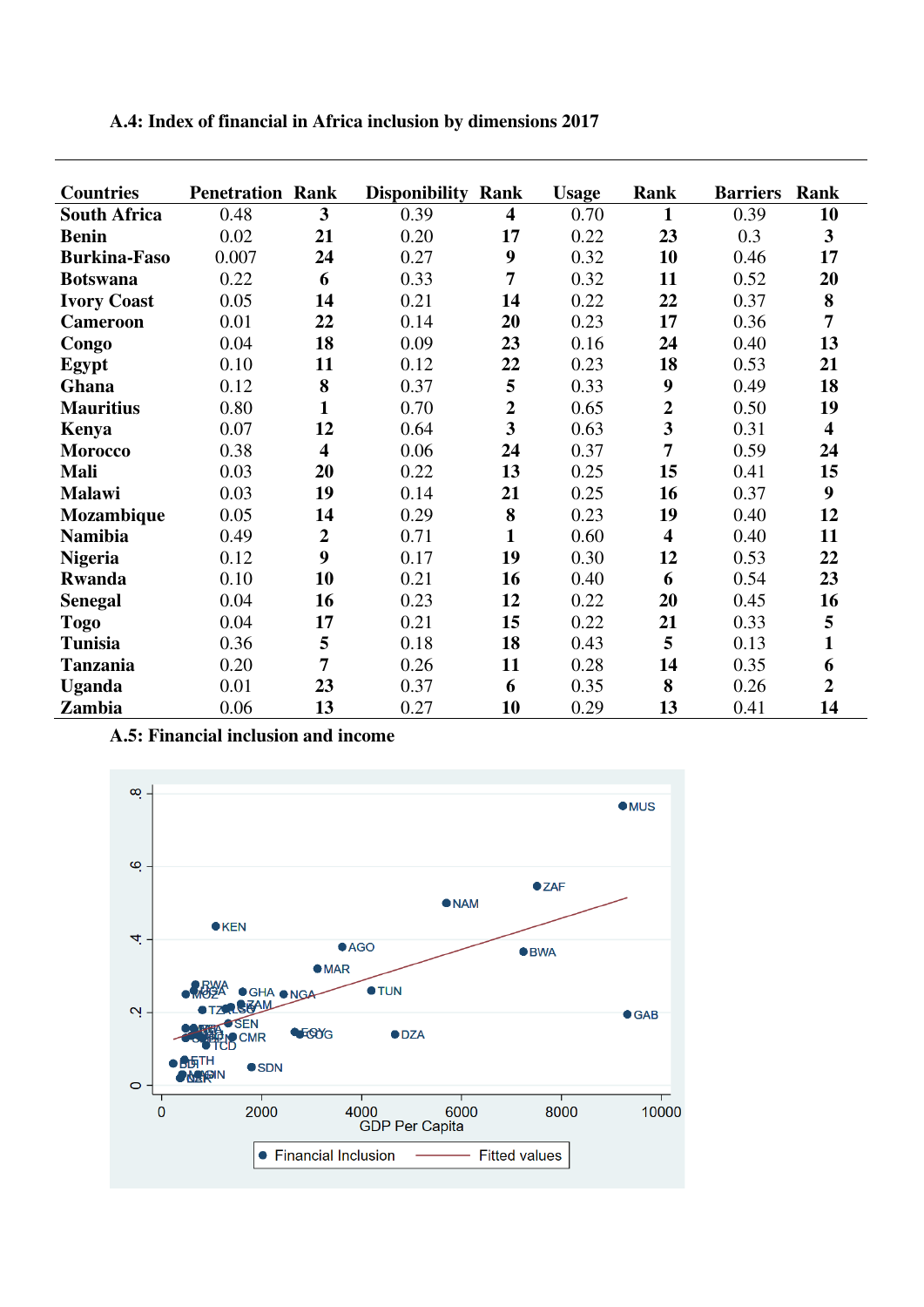#### **A.6: Financial inclusion and rule of law**



### **A.7: Financial inclusion and banking stability**

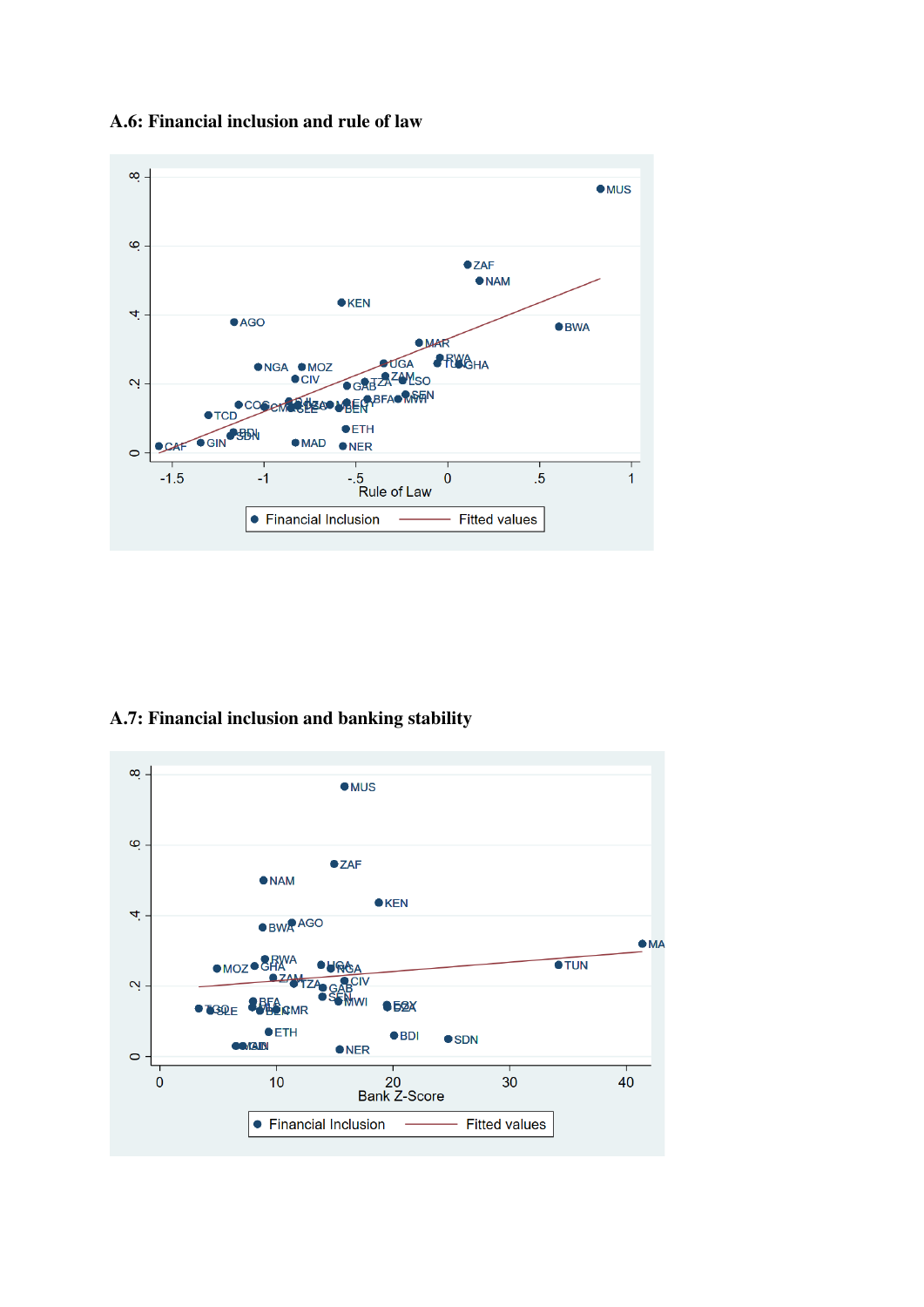#### **A.8: Financial inclusion and education**



**A.9: Financial inclusion and rule of law** 

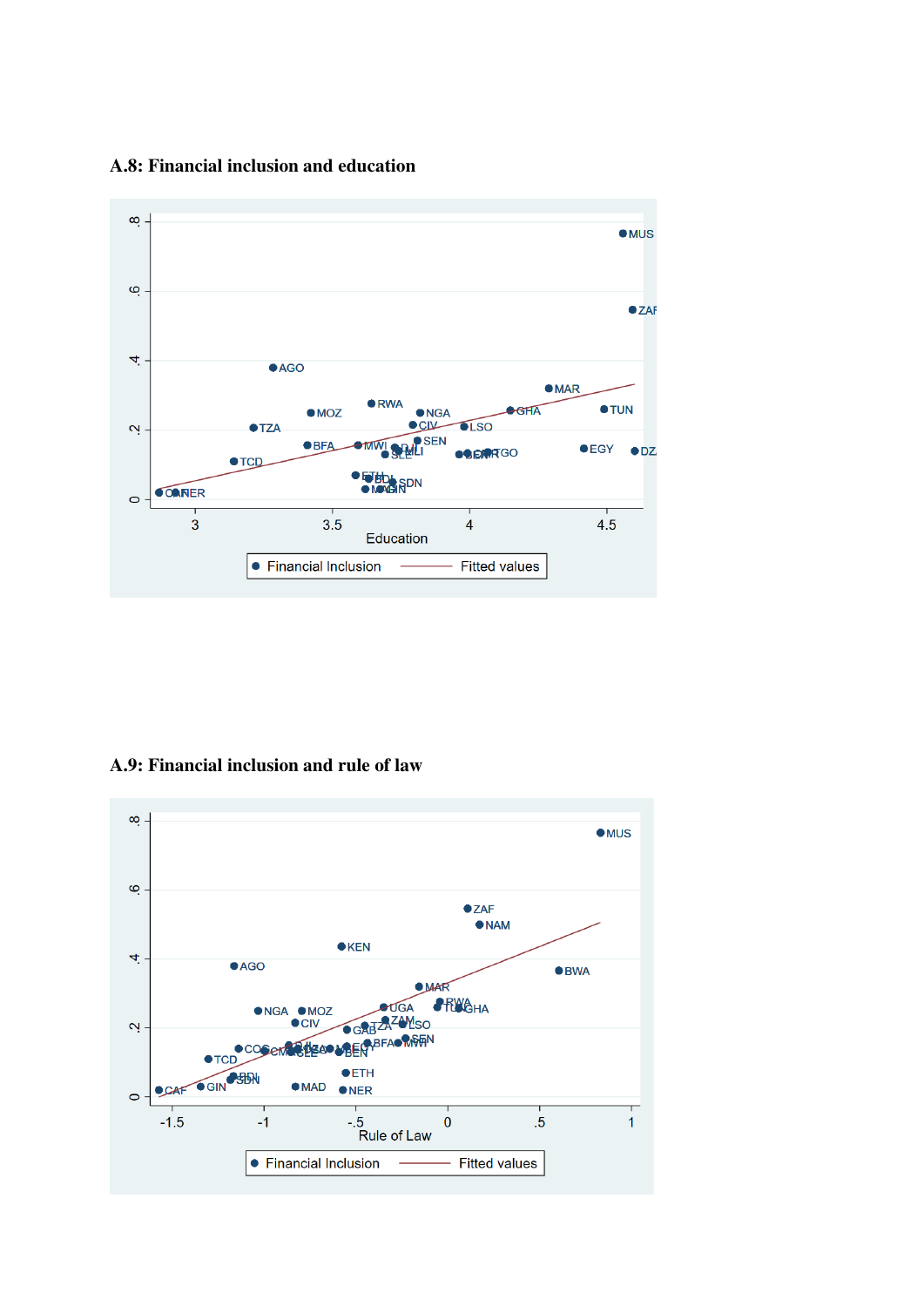|                    | <b>GIFI</b> | Rule       | <b>GDP</b> | <b>Bank Zscore</b> Education |            | Consumption |
|--------------------|-------------|------------|------------|------------------------------|------------|-------------|
| <b>GIFI</b>        |             |            |            |                              |            |             |
| Rule               | $0.711***$  |            |            |                              |            |             |
| <b>GDP</b>         | $0.874***$  | $0.605***$ |            |                              |            |             |
| <b>Bank Zscore</b> | 0.213       | 0.237      | $0.385*$   |                              |            |             |
| Education          | $0.622***$  | $0.584***$ | $0.803***$ | $0.458***$                   |            |             |
| Consumption        | $0.800***$  | $0.653***$ | $0.847***$ | 0.139                        | $0.706***$ |             |

### **A.10: correlation matrix between financial inclusion and some variables of interest**

\*\*\* p<0.01, \*\* p<0.05, \* p<0.1

## **A.11: Descriptive statistics**

| VARIABLES                 | N   | Mean       | Sd         | Min            | Max        |
|---------------------------|-----|------------|------------|----------------|------------|
| Account                   | 77  | 0.335      | 0.215      | 0.0152         | 0.898      |
| Credit Card               | 77  | 0.165      | 0.164      | 0.00740        | 0.738      |
| Debit Card                | 77  | 0.0412     | 0.0458     | $\overline{0}$ | 0.241      |
| ATMs 1000 Km <sup>2</sup> | 77  | 12.86      | 42.10      | 0.0240         | 224        |
| ATMs 100,000              | 77  | 12.86      | 16.43      | 0.377          | 67.90      |
| Banks 1000Km <sup>2</sup> | 77  | 6.746      | 20.07      | 0.0341         | 112        |
| <b>Banks</b> 100,000      | 77  | 6.162      | 5.404      | 0.679          | 24.50      |
| Life Insurance            | 77  | 1.043      | 2.154      | 0.000800       | 10.70      |
| Nonlife Insurance         | 77  | 0.814      | 0.543      | 0.00600        | 2.570      |
| Savings                   | 77  | 0.107      | 0.0651     | 0.00600        | 0.321      |
| Withdrawal                | 48  | 0.655      | 0.115      | 0.393          | 0.880      |
| Mobile Money account      | 48  | 0.182      | 0.169      | 0.000279       | 0.729      |
| <b>Digital Payments</b>   | 48  | 0.328      | 0.185      | 0.0539         | 0.790      |
| Distance                  | 24  | 0.240      | 0.118      | 0.0350         | 0.535      |
| Cost                      | 24  | 0.288      | 0.133      | 0.112          | 0.709      |
| Trust                     | 24  | 0.250      | 0.0950     | 0.0763         | 0.429      |
| Documentation             | 24  | 0.161      | 0.103      | 0.0278         | 0.552      |
| Lack of Money             | 24  | 0.717      | 0.111      | 0.472          | 0.937      |
| GDP Per Capita            | 111 | 2263.768   | 2507.909   | 213.4056       | 10199.91   |
| Education                 | 81  | 49.50391   | 22.79565   | 14.21728       | 101.7961   |
| Rule of Law               | 114 | -.5668979  | .5371348   | $-1.731393$    | .912838    |
| <b>Bank Z-Score</b>       | 83  | 14.06792   | 8.132279   | 3.33342        | 43.9962    |
| Consumption               | 98  | 1396.292   | 1432.793   | 196.4096       | 7021.874   |
| Population                | 114 | $2.69e+07$ | $3.33e+07$ | 865937         | $1.91e+08$ |
| Inflation                 | 108 | 7.09633    | 7.678487   | $-3.704296$    | 36.90664   |
| Trade                     | 111 | 71.53973   | 28.41844   | 19.45883       | 159.2039   |
| Government Expenditure    | 111 | 15.12439   | 6.113664   | 4.370989       | 36.60414   |